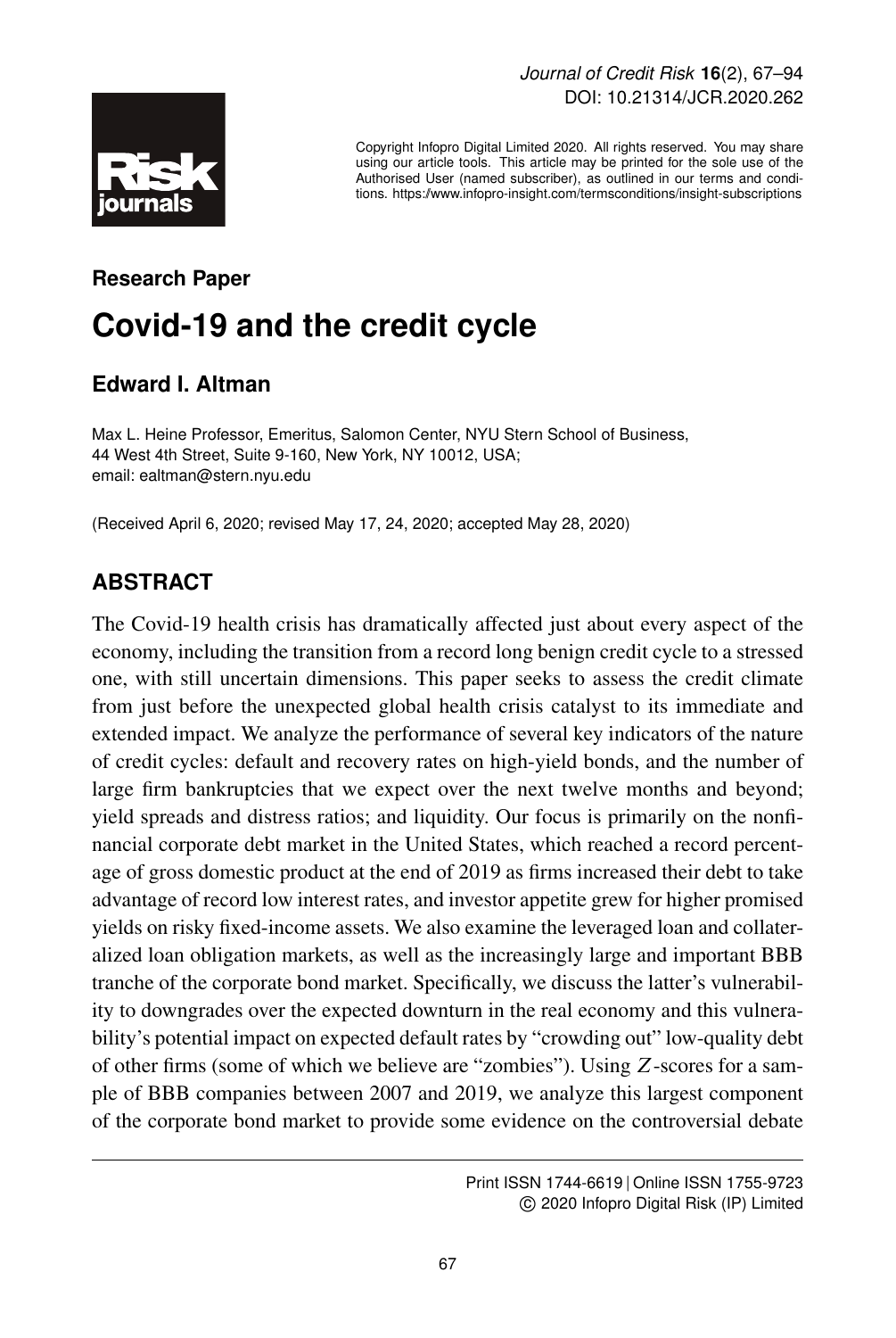as to whether there has been ratings inflation or, perhaps, persistent overvaluation of the nonfinancial corporate debt market since the last financial crisis.

Keywords: Covid-19; credit cycle; high-yield bonds; default rates and recovery rates; rating inflation; zombies.

### **1 INTRODUCTION**

With global health concerns about the coronavirus dominating the news, this paper gauges the financial health of the credit market both before and after the onset of the Covid-19 pandemic. We begin with an examination of where we were in the credit cycle during the pre-pandemic period, culminating at the end of 2019; at the end of 2019, the credit cycle was apparently in a benign state, albeit with some unmistakable storm clouds on the horizon. By our definition, benign credit cycles are periods when most, if not all, of four particular market conditions are incentivizing major growth in the supply and demand for credit. That means three or more of the following:

- (1) low and below-average default rates and forecasted rates;
- (2) high and above-average recovery rates on actual defaults;
- (3) low and below-average yields and spreads required from issuers by investors;
- (4) highly liquid markets in which the riskiest credits can issue considerable debt at low interest rates.

At the end of 2019, at least three of these signals indicated we were still in a benign credit cycle, one that, assuming 2016 was an energy industry anomaly, was well into its eleventh year. That is the longest benign cycle by far in the history of modern finance. As of the end of 2019, the benign indicators were: a corporate high-yield (HY) bond default rate of 2.87% (US dollar-denominated) compared with the historical average of 3.3%; yield spreads required by investors in HY bonds and leveraged loans about 100 basis points (bps) below the historical average; and extremely high liquidity in the risky debt segment. The recovery rate on defaulted bonds was 43.5%, slightly below the historical average of 46.0%. Indeed, during the first two months of 2020, new HY issues were at record levels on top of new HY bond issues that totaled US\$250 billion in 2019, and newly issued leveraged loans amounted to almost US\$500 billion (Altman and Kuehne 2020).

Further, the stock market had just had an extremely profitable year, rising by about 30% in 2019, with HY bond investors enjoying a return of about 14%. The US economy was growing at a reasonably high rate, certainly at a level above most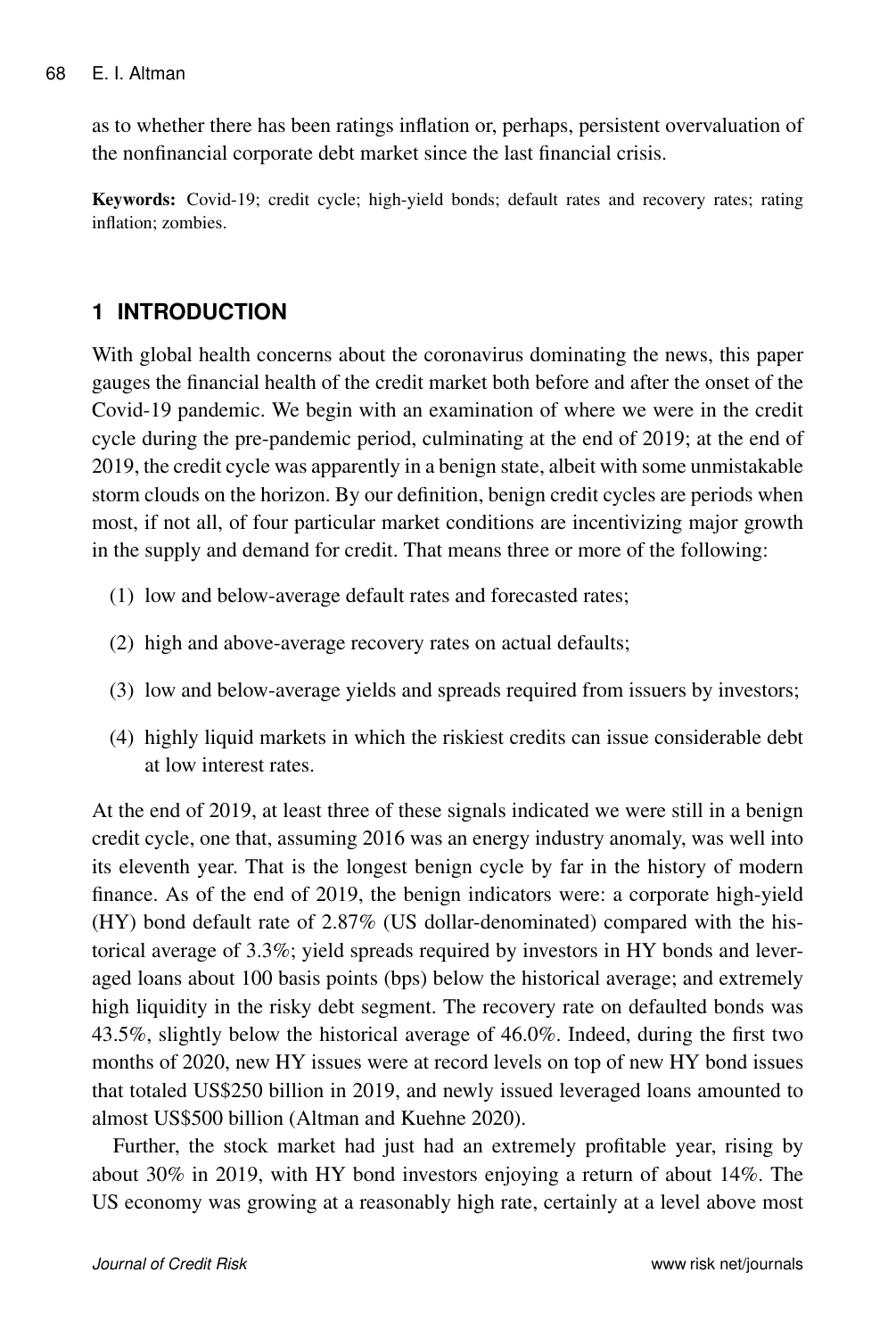of the developed world. The outlook for 2020 was still fairly rosy, despite the coronavirus ravaging the Wuhan area in China and some other countries. Indeed, the Fed's forecast for gross domestic product (GDP) growth in the United States was in the 2.0–2.2% range (Board of Governors of the Federal Reserve System 2019).

However, was this upbeat scenario indicative of a benign credit cycle or of a credit bubble that created a false sense of security, even as risk built up in the system? Even before the pandemic struck, there were signs of excess associated with a credit bubble or a "risk-on" attitude in credit markets. For example, the amount of corporate bonds, of both investment and noninvestment grades, in the United States had doubled from 2009 levels to more than US\$9 trillion at the end of 2019. The largest growth in US dollar amount was in the BBB-rating class, with almost US\$3 trillion in marginally investment-grade bond issues. And, with a similar growth in leveraged loans to over US\$1.2 trillion, most without any meaningful protective covenants for investors, and with historically low interest rates and even the lowest quality, CCC-rated issues easily refinanced with ample new issues of at least US\$20 billion each year from 2014 to 2019 (Altman and Kuehne 2020), most indicators were of a "risk-on", low default rate scenario. In addition, nonbank lending to commercial borrowers, mostly leveraged buyout companies, exploded to an estimated 42% of all commercial lending, amounting to almost US\$1 trillion (Bank of America Merrill Lynch (2019) estimate). In short, we believe that corporate and government debt was increasing enormously to perhaps dangerous levels, almost without pause as of the end of 2019 and into the first two months of 2020; this, despite the number of Chapter 11 and Chapter 7 bankruptcy filings with liabilities above US\$100 million spiking in 2019 to a total of ninety-eight, the highest amount since 2009 (except for 2016). Further, the number of billion dollar bankruptcies increased from twenty-one in 2018 to twenty-six, which was almost double the median (fourteen) over the thirty-year period from 1989 to 2019. The continuing issuance of high risk debt despite these ominous signs points to a debt bubble.

Skeptics of the debt bubble theory assert that if the levels of corporate debt were considered relative to equity measured in terms of market values instead of book values, the corporate debt level was actually lower than it was ten years ago. While that is true, Figure 1 shows that if you simulate the debt/equity ratio with a 20–40% decline in market equity values, the levels in 2019 would be the highest in modern cycles, with the exception at the height of the global financial crisis (GFC) in 2008.

A related storm cloud over the pre-pandemic horizon involved the US levels of nonfinancial corporate debt (NFCD) as a percentage of GDP. Figure 2 shows this percentage from 1987 to 2019, with three peaks in that ratio over this sample period (1990–91 (43%), 2001–2 (45%) and 2008–9 (45.2%)). Also shown in Figure 2 are the levels of HY bond default rates over the same sample period. Note that peaks in the NFCD/GDP ratio were followed within twelve months or less by peaks in the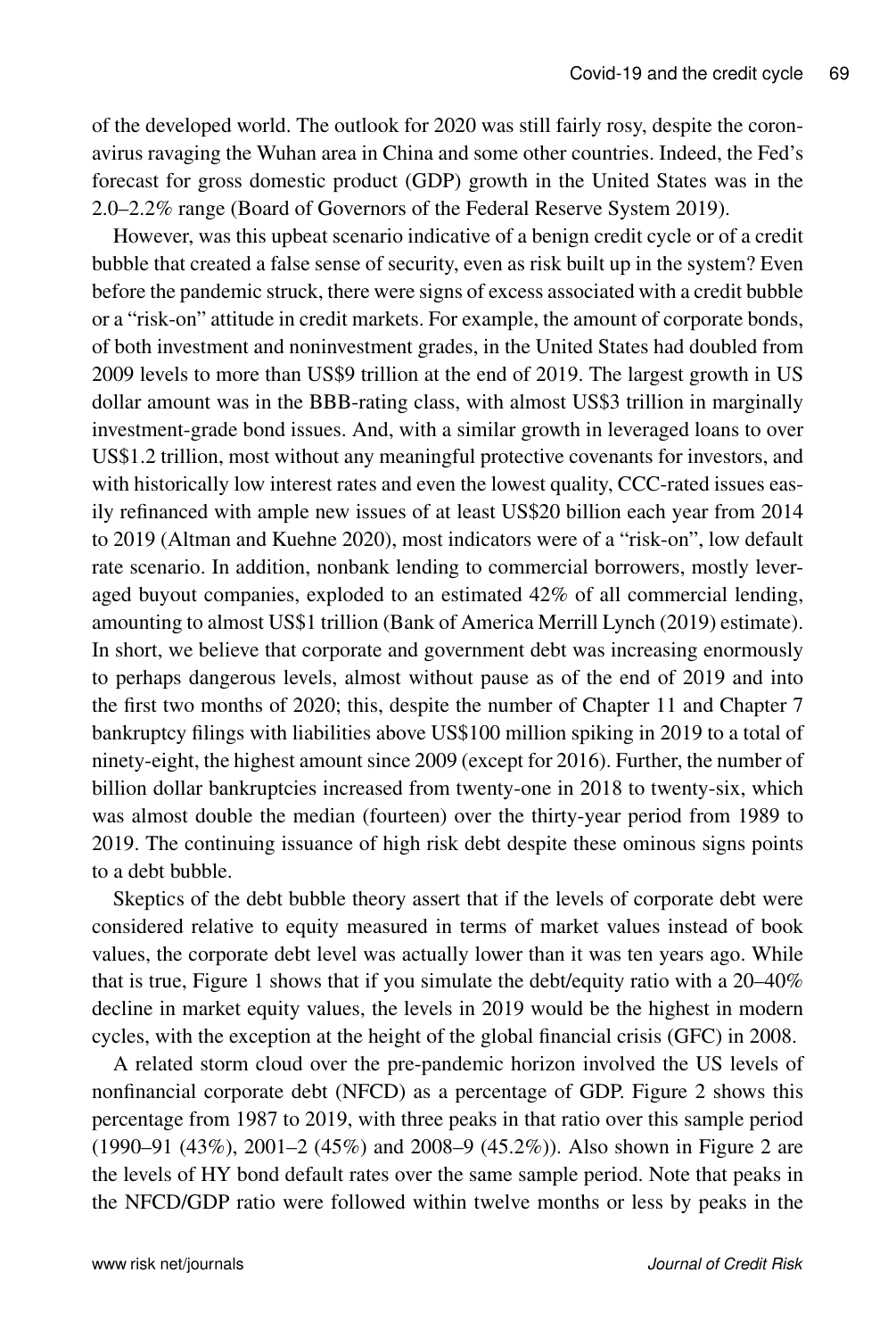

**FIGURE 1** US total nonfinancial corporate debt as a proportion of GDP and market cap of equity.

Scenarios 1-3 assume equity market cap lower by 20%, 30%, 40%, respectively. \* Debt and equity do not include financial firms. Market cap includes New York Stock Exchange and Nasdaq companies. *Sources:* Bank of America, Federal Reserve Economic Data, World Federation of Exchanges, Volatility and Risk Institute, NYU Stern.

default rate three times during the period from 1987 to 2019. In 2019, we observed a new peak at the highest ever level (47%) of NFCD/GDP. Yet the default rate at the end of 2019 was still below average. Would that low-risk default rate continue into 2020 and beyond? Figure 3 suggests that without a recession the benign credit cycle may have continued; that is, without the Covid-19 economic downturn, we could still have been in an environment of low default rates, high recovery rates, low yields and liquid debt markets. Was the benign credit cycle another victim of the coronavirus? Our analysis shows that the benign credit cycle was dying even before the pandemic levied the death blow.

# **2 CREDIT AND ECONOMIC CONDITIONS DURING THE GLOBAL PANDEMIC**

We will never know what would have happened to the credit cycle if the pandemic had not triggered economic collapse. At the time of writing (May 2020), most economists were predicting that the Covid-19 crisis would likely result in unemployment in the United States reaching perhaps 20–25% in Q2, with an economic recession in the United States, and globally, by the end of 2020 Q3. Indeed, both Morgan Stanley (predicting a 30% drop in GDP in Q2) and Goldman Sachs (24%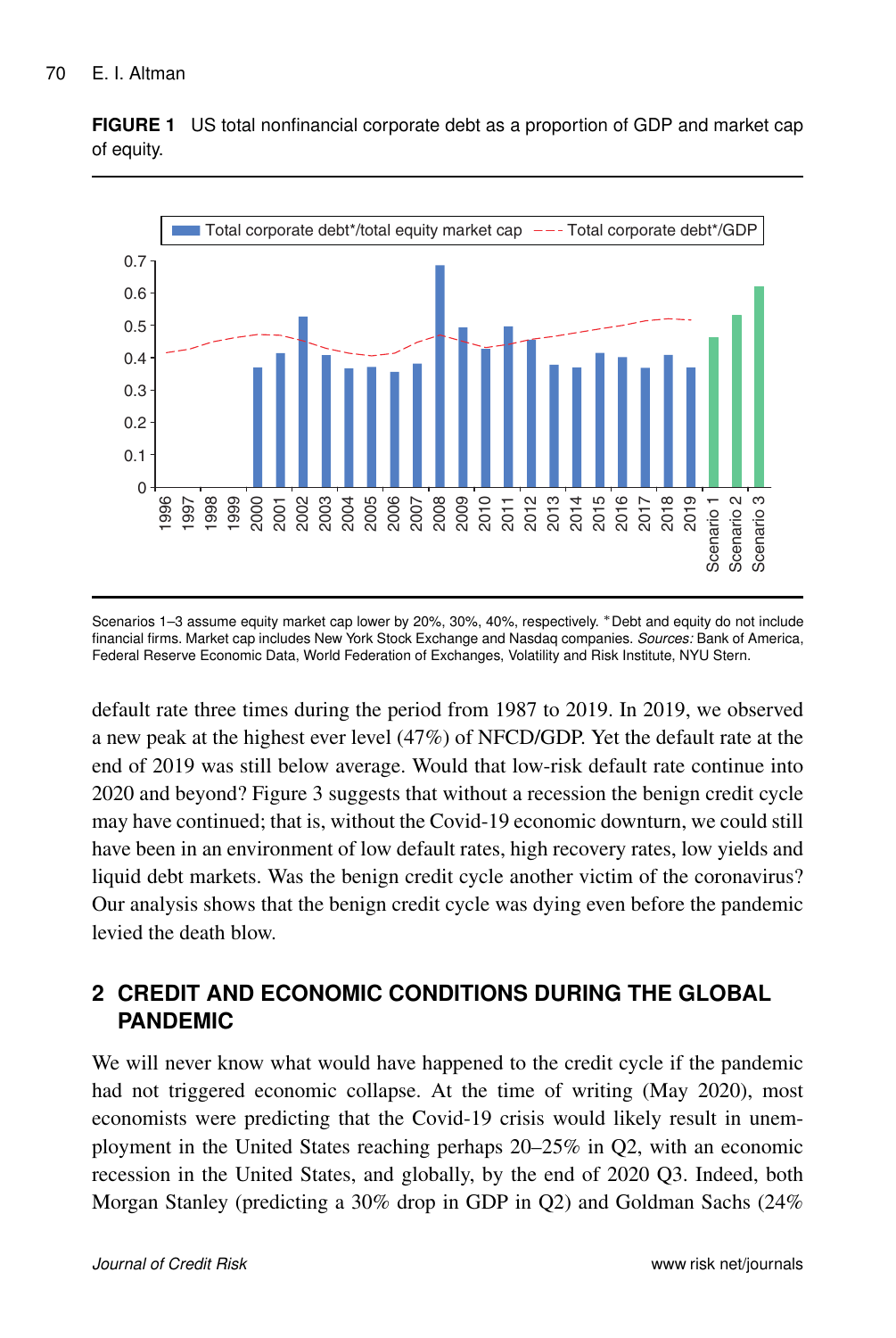**FIGURE 2** US nonfinancial corporate debt (credit market instruments) to GDP: comparison with four-quarter moving average default rate, January 1, 1987 to December 31, 2019.



*Sources:* Federal Reserve Economic Data, Federal Reserve Bank of St Louis and Kroll Bond Rating Agency/Altman HY default rate data.

drop) forecasted in March an annualized recession for several more quarters, if not years, with the highest unemployment rate since the Great Depression. JP Morgan's forecast in March for a recession in 2020 was 55% (JP Morgan 2020). This large expected downturn was not just in the United States. Most foreign analysts expected China to have reduced growth in 2020 even before the awareness of Covid-19, and many parts of Europe were already in a recession, including those that depend on China to buy their goods, such as Germany.

However, the buoyant but fragile credit markets that we observed at 2019 year-end continued their "risk-on" market confidence until early March 2020, despite ominous warnings about the virus in China and some other countries. Perhaps the catalyst for a change in the credit cycle, from benign to distressed, could have come as a result of China's GDP decline even before the coronavirus crisis became evident. However, the proliferation of the virus on a global scale was clearly the catalyst for a major shift in the market environment. Yield spreads that were 100 bps below average as of year-end 2019 had spiked by more than 150 bps by March 6, 2020. In the fortnight that followed, spreads doubled to over 1000 bps. New issues in the leveraged finance market that were setting monthly records in early 2020 essentially dried up in mid-March, with firms postponing new debt issues due to much higher investor-required interest rates. The distress ratio (HY bonds trading at more than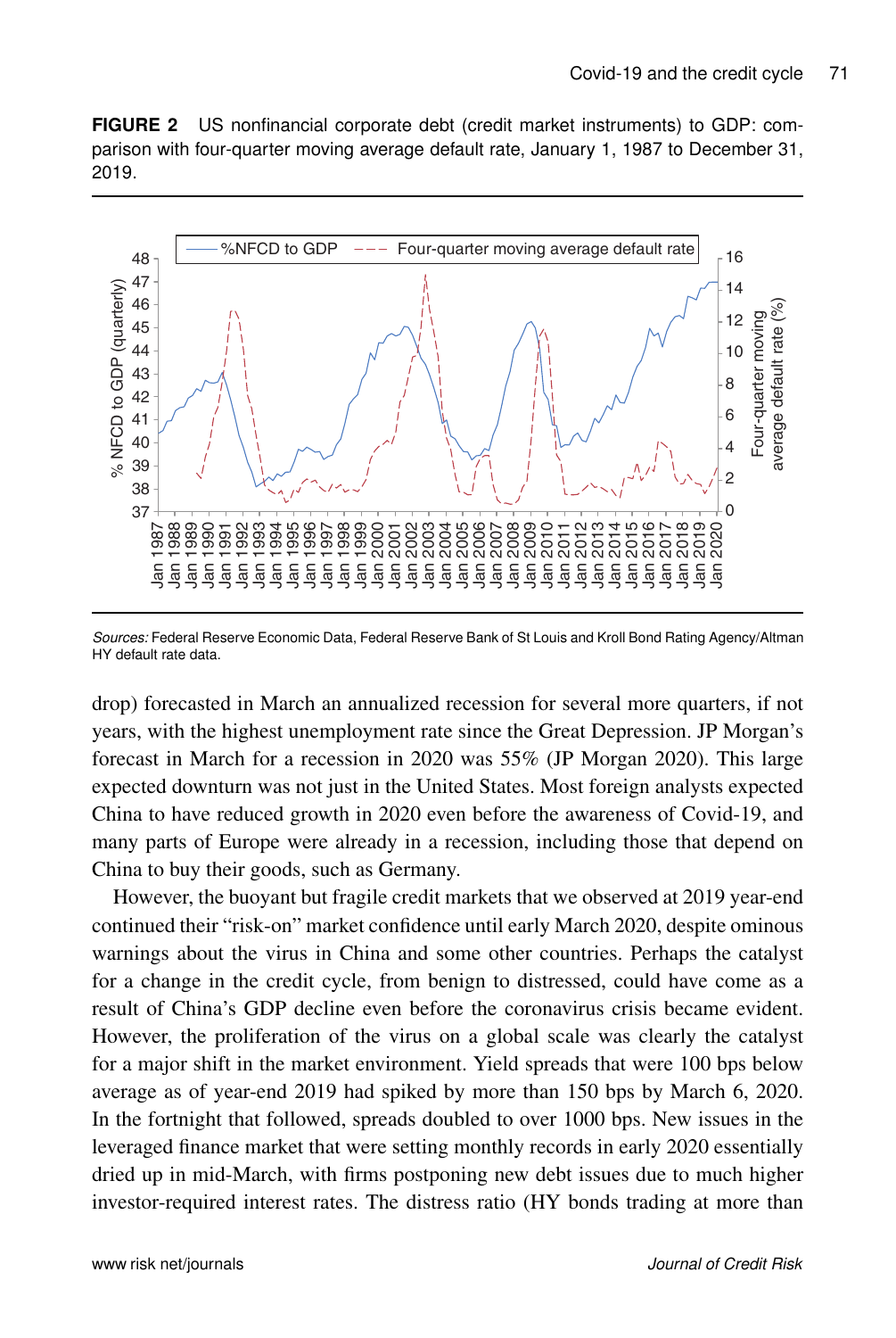**FIGURE 3** Historical default rates, benign credit cycles and recession periods in the US HY bond market (1972–2019).



Periods of recession: November 1973 to March 1975, January 1980 to July 1980, July 1981 to November 1982, July 1990 to March 1991, April 2001 to December 2001, and December 2007 to June 2009. Benign credit cycles are approximated. All rates annual. *Sources:* National Bureau of Economic Research and author data.

1000 bps over Treasuries) jumped from 8.2% as of the end of 2019 to almost double that level by early March, approaching the historical average. Indeed, the distress ratio actually reached 40% in late March. Returns on HY bonds went from  $+1.5\%$ in the first months of 2020 to  $-14\%$  in late March. These declines were only the beginning of the negative trends, which became much more severe by the end of March 2020. Further, the stock market's enormous decline caused the declaration of a bear market (20% decline).

The stock market and most (but not all) risky debt markets rebounded strongly in April 2020, mainly due to the Fed and the US government's enormous support and the hope for an early end to the health crisis. However, the post-realization of Covid-19 has produced a bifurcation in the markets for leveraged loans versus corporate bonds. Both markets had immediate large declines in prices and consequent increases in yield spreads in March, but thanks to unprecedented Fed support for the corporate bond market, the HY bond market regained much of its losses by mid-May 2020. HY bond spreads settled at about 750–800 bps, about 250 bps above its historical average, and liquidity resumed its early-2020 record levels of new issues, albeit at higher interest rates than before Covid-19. Leveraged loans, on the other hand, have continued to languish since the declines of March 2020, and yield spreads have remained high as the bank loan and collateralized loan obligation (CLO) markets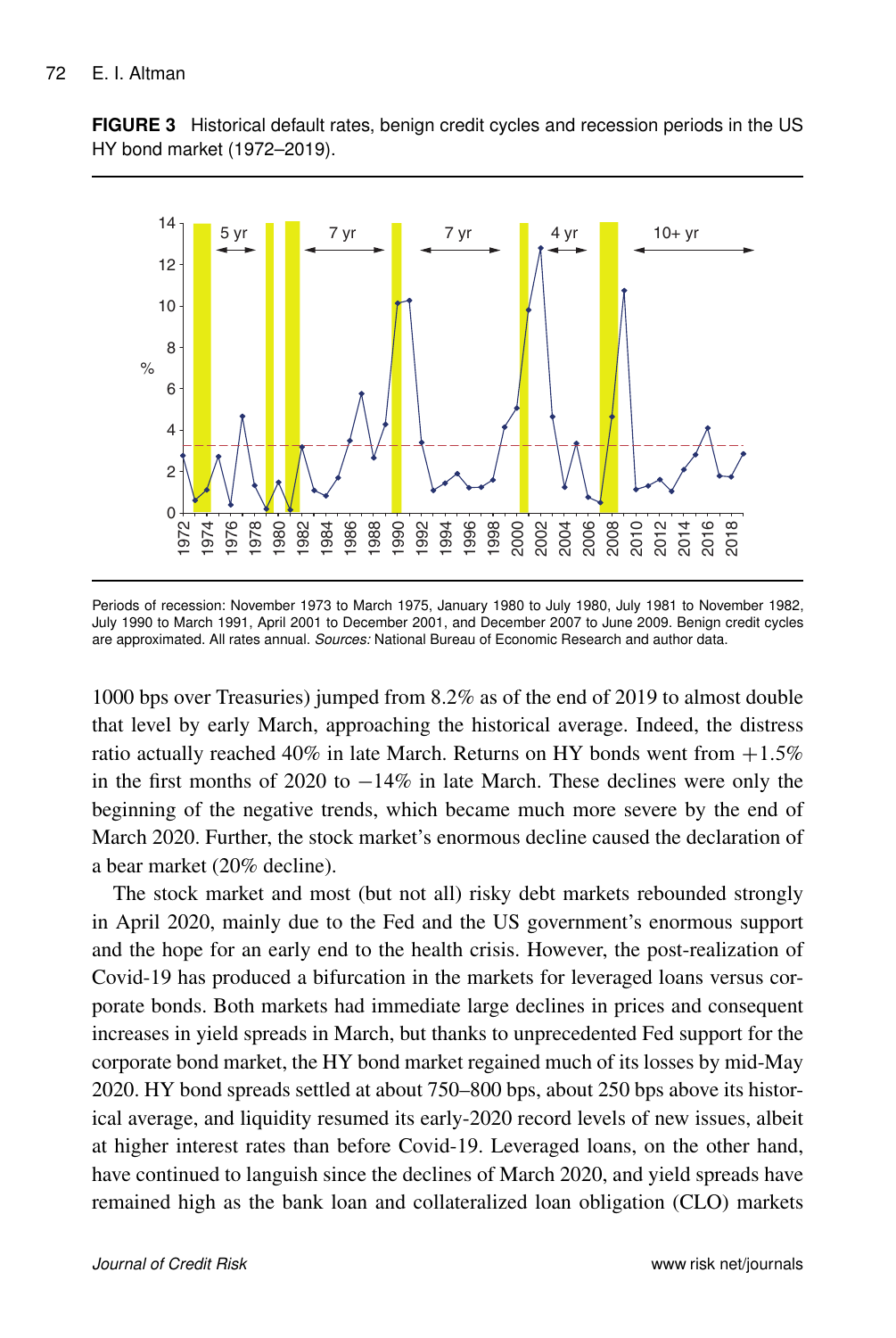lagged other asset classes. Despite the enormous support of the Fed and the US Treasury extended to the corporate bond market, new issues of leveraged loans were very low during April and May 2020, falling to perhaps one-third of the normal monthly amounts over the past five years (LCD News 2020).

One interpretation of the cause of differences in the performance of leveraged loans versus HY bonds is that the CLO market is constrained in its ability to add new leveraged loans to existing structures due to increased downgrades to CCC and defaults in the existing pools of collateral loans. Since CLOs had purchased as much as 70% of new leveraged loans from banks in recent years, this constraint caused banks to reduce their own lending, especially to high risk borrowers. Thus, the "risk-on" bubble conditions that were prevalent before the coronavirus outbreak have contributed to the depressed credit conditions in the leveraged loan market during 2020.

A key question is whether the corporate bond market or the leveraged finance market provides the better early warning of economic conditions on the horizon. Prior research suggests that the loan market provides an earlier and clearer forecast of economic recovery than does the bond market. Altman *et al* (2010) analyzed loan prices versus bond prices in the secondary market for a large sample of defaulted companies that had both sources of debt outstanding. The evidence was conclusive that loan price movements declined significantly earlier than bond prices. Further, the LCD News (2020) report noted above stated that "leveraged loan performance has been a leading indicator of when an economic recovery has begun, much more so than equity prices". Finally, the dramatic recovery of corporate bond prices can be attributed to Fed intervention rather than indicators of fundamental economic conditions. Thus, analysis of current credit market indicators suggests that the US economy will remain in a deep recession for longer than the HY bond and equity markets are indicating.

### **3 FORECASTING COVID-19 DEFAULT AND RECOVERY RATES AND BANKRUPTCIES**

Against this backdrop, we update our forecasts of credit conditions over the next twelve months. We estimate default rates on US dollar-denominated North American HY bonds using three different methods: the mortality rate approach, the required yield spread demanded by market investors and the distressed ratio method.

Mortality rate analytics (based on Altman (1989)) have been maintained and updated annually for thirty years. This actuarial technique records the frequency of default of newly issued bonds from every major rating category, including investment and noninvestment grades, for one to ten years after issuance. Our latest estimates cover 3578 corporate bond defaulting issues from 1971 to 2019 (Table 1). A similar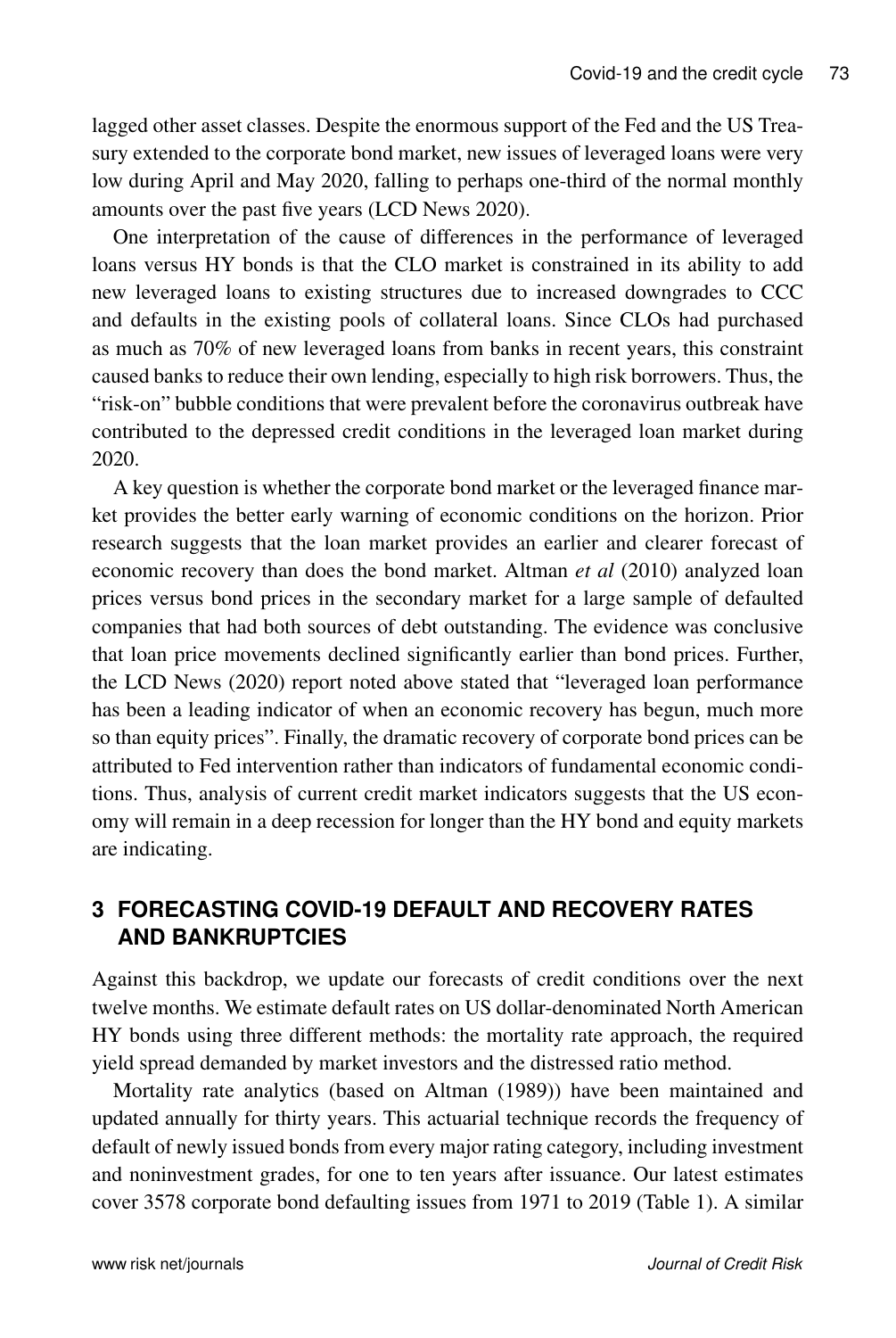|      |                                                                                                                     |                       |                  |                   |                      |                  | Years after issuance |               |                |                  |                                                 |  |
|------|---------------------------------------------------------------------------------------------------------------------|-----------------------|------------------|-------------------|----------------------|------------------|----------------------|---------------|----------------|------------------|-------------------------------------------------|--|
|      |                                                                                                                     |                       |                  | ო                 | 4                    | ഥ                | ဖ                    |               | ထ              | ග                | $\overline{\mathbf{C}}$                         |  |
| AAA  | Cumulative<br>Marginal                                                                                              | 0.00<br>$\frac{8}{1}$ | 88<br>0.00       | 88<br>0.00        |                      |                  |                      | 53<br>0.01    |                | 0.04             | 0.04                                            |  |
| ₹    | Cumulative<br>Marginal                                                                                              | 8.80                  | $\frac{80}{100}$ | 0.16              | 88<br>88<br>88<br>88 | 55 88<br>55 88   | 000 000<br>000 000   | 0.26          | 83 88<br>83 88 | 0.032            | 0.36<br>0.36                                    |  |
| ⋖    | Cumulative<br>Marginal                                                                                              | 0.01<br>0.01          | 0.03             | 0.11              | 0.20                 | $0.07$<br>$0.27$ | 0.30                 | 0.32<br>0.32  | 0.53<br>0.53   | 0.58<br>0.58     | $\begin{array}{c}\n 0.00 \\ 0.00\n \end{array}$ |  |
| BBB  | Cumulative<br>Marginal                                                                                              | 88<br>0.28            | 23<br>25<br>20   | $\frac{9}{3}$ .66 | 4.57                 | 0.47<br>5.02     | $0.19$<br>5.20       | 0.39<br>0.59  | 0.58<br>5.58   | $\frac{8}{5.75}$ | 0.3<br>0.9<br>0.9                               |  |
| ВB   | Cumulative<br>Marginal                                                                                              | 0.88<br>0.88          | $2.97$<br>$2.97$ | 3.73<br>6.8       | $\frac{1}{94}$<br>94 | 2.36<br>10.60    | $1.50$<br>$1.94$     | 13.18         | 14.09          | 136<br>15.26     | 3.05<br>17.84                                   |  |
| m    | Cumulative<br>Marginal                                                                                              | 28<br>28<br>28        | 7.60<br>10.21    | 7.70<br>17.12     | 7.50                 | 5.70<br>27.86    | 4.42<br>31.05        | 3.66<br>33.57 | 34.91<br>2.01  | 1.68<br>36.00    | 0.68<br>36.44                                   |  |
| ပ္ပင | Cumulative<br>Marginal                                                                                              | 8.03<br>8.03          | 12.35<br>19.39   | 17.64<br>33.61    | 16.17<br>44.34       | 4.85<br>47.04    | 11.56<br>53.16       | 57.08<br>8.37 | 59.12<br>4.74  | 59.36<br>0.59    | $4.07$<br>61.07                                 |  |
|      | Rated by Standard & Poor's at issuance. Based on 3578 issues. Sources: S&P Global Ratings and author's compilation. |                       |                  |                   |                      |                  |                      |               |                |                  |                                                 |  |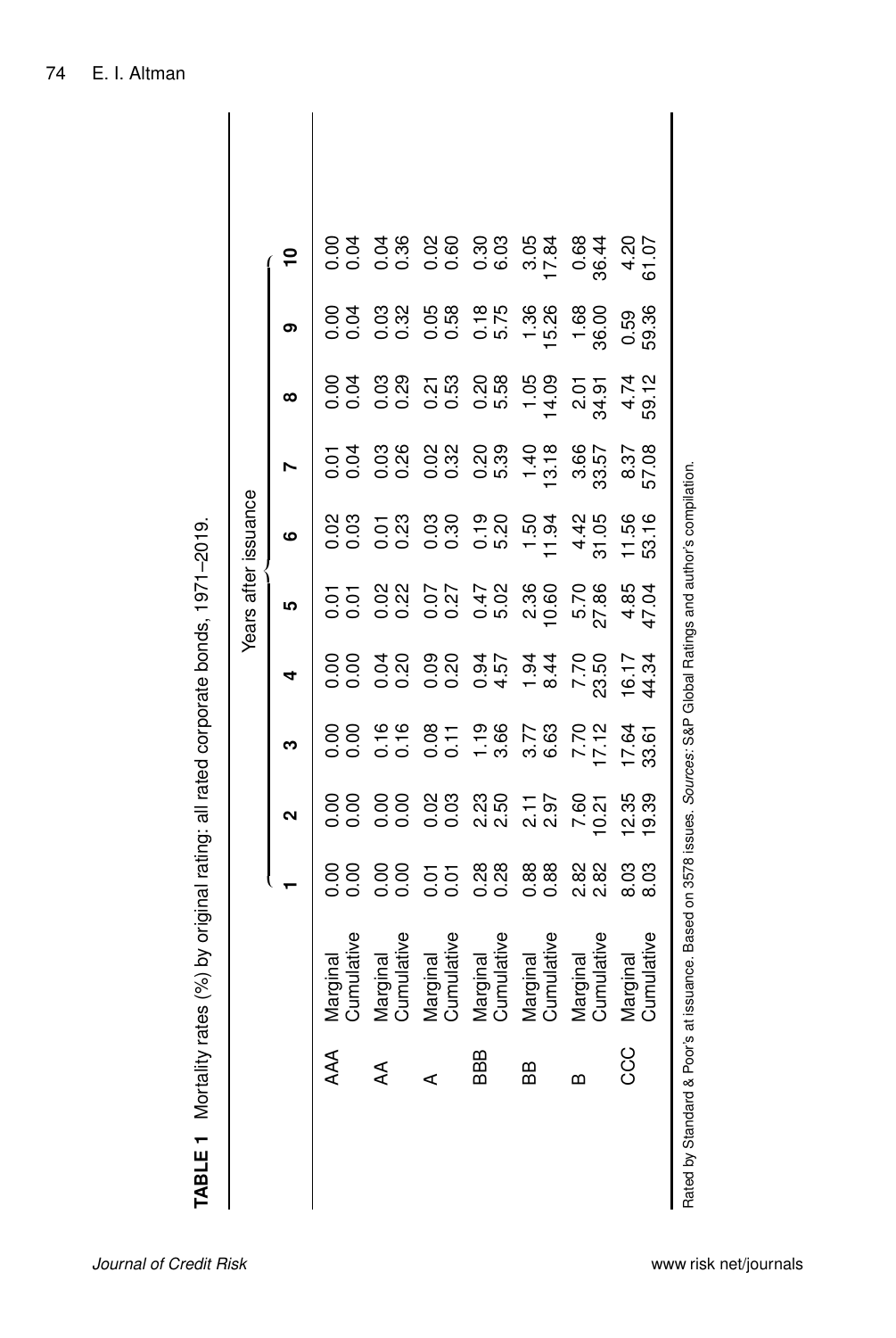analysis and compilation is done for mortality losses and can be used to estimate loss given default (LGD), which includes our observations of recovery rates on defaulting issues. These mortality statistics can be used to forecast default rates or probability of default (PD). The technique involves the impact of bond aging by adjusting the base population over time for other nondefault bond disappearances, such as bonds "called" by the issuer, maturities or merger-related activities. Thus, if we observe the US dollar amount of new issues by rating category for the past ten years and apply the marginal mortality rate estimates from Table 1, we can aggregate the amount of defaults in a subsequent year and then divide that into the forecasted population of HY bonds (as of the mid-year of the next twelve months) to obtain our first forecast of the annual default rate over the next twelve months.

Using the above mortality methodology, our forecast for the next twelve months as of December 31, 2019, was 5.75%. Note that we aggregate estimates based on all initial ratings, even investment-grade bonds. Since the last fifty years of default and new issuance data do not include a pandemic environment, and the number of crisis years was only about six out of fifty, our forecast of 2020 defaults will probably be on the low side. We prefer, however, not to ignore this actuarial method, especially since our other two methods do incorporate expectations based on current market conditions.

Our second and third techniques rely on the current yield spread in the market compared with ten-year Treasury bonds and the distress ratio. We started using the ten-year US Treasury bond benchmark before the market adopted a similar method, called the option-adjusted spread (the results of the two are very similar). The yield spread method observes the historical annual relationship between current (time- $t$ ) yield to maturity spreads and a default rate on HY bonds in  $t + 1$  (one year in the future). We update results annually, and the latest regression estimate is based on data from 1978–2018 yield spreads and 1979–2019 defaults, resulting in the following default rate estimate equation:

default rate $(t + 1) = -3.15 + 1.28$  (yield spread $(t)$ ), adjusted  $R^2 = 59.6\%$ .

Plugging in the yield spread of 9.84%, as of March 26, 2020, results in a nexttwelve-month forecast default rate of 9.45%. Note that due to extreme market volatility in late March and April 2020, the yield to maturity spread fluctuated from as low as 7.5% to about 11.0%, so our forecasted default rate is likewise volatile, depending on when the data is accessed.

Our final technique is the so-called distress ratio method, a measure we developed (Altman 1990) to assess the segment of the HY market that is most likely to default should either specific firms' conditions and/or the real economy deteriorate significantly. Under these circumstances, default rates, in general, increase. We originally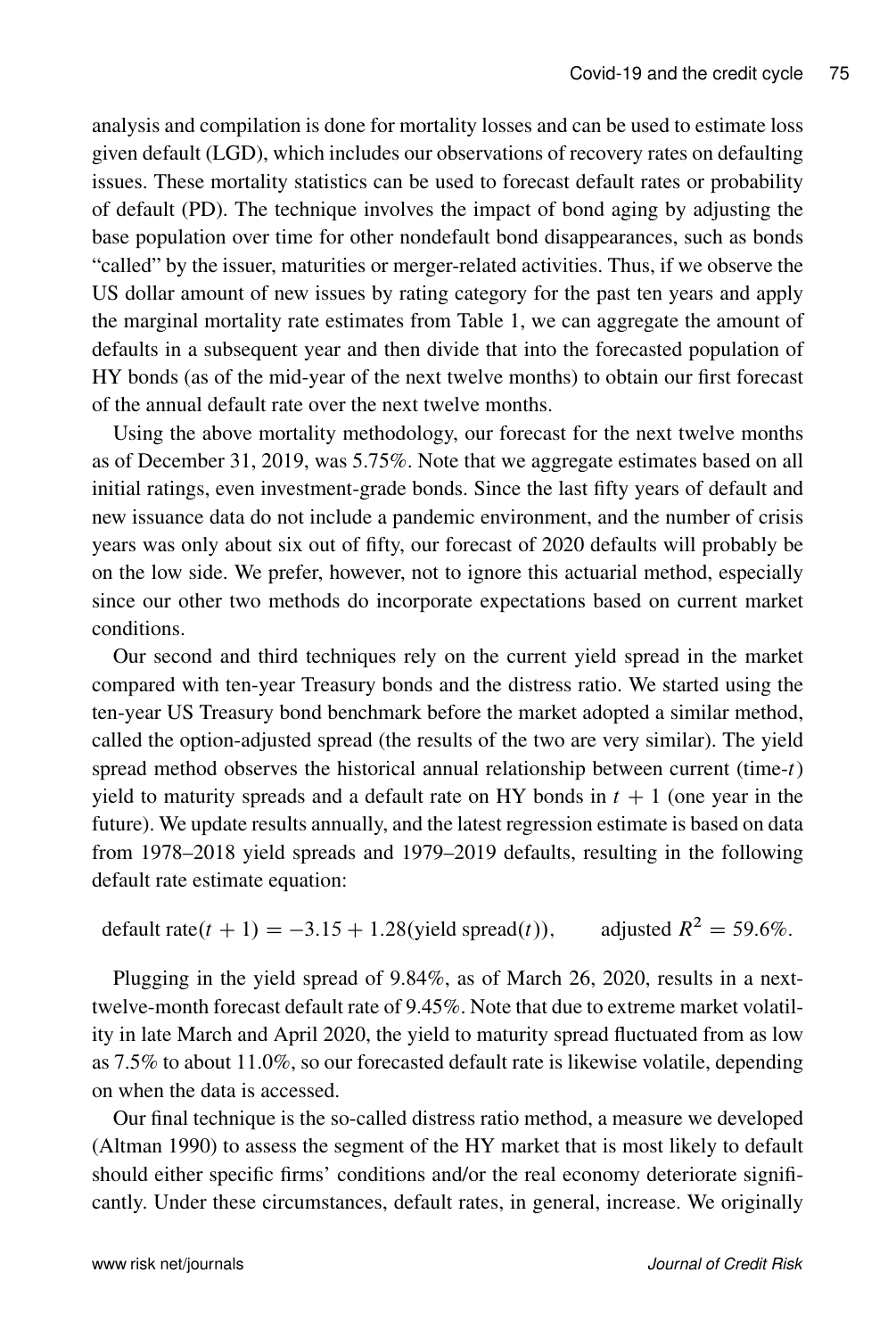used the benchmark of 10% above the ten-year T-bond rate as our distress ratio criterion, but we have now adopted the market standard of 1000 bps above the comparable duration Treasury rate (the option-adjusted spread). Since 2000, this distress ratio's median annual rate has been 10.35%, with an average ratio of 16.38%. This ratio has been as high as 81.2% (in December 2008) and as low as 1.62% (in December 2006).

Based on market data for 2000–18 for the distressed ratio and 2000–19 for default rates, our linear regression estimated equation is

default rate $(t + 1) = 0.923 + 0.240$ (distress ratio(*t*)), adjusted  $R^2 = 75\%$ .

 $R<sup>2</sup>$  was not increased by using nonlinear estimates.

Plugging in the distress ratio of 33% as of March 26, 2019 (the ratio reached as high as 40.0% earlier in March and as low as  $22\%$  in early May), our PD estimate for the next twelve months is 8.84%. Averaging the three methods, our preliminary forecasted default rate for the twelve-month period as of March 2020 is 8.01%, which is about 2.4 times the comparable rate in 2019. Summarizing the results of the three models yields

> mortality rate  $= 5.75\%$ , yield spread  $= 9.45\%$ , distress ratio  $= 8.84\%$ , average  $= 8.01\%$ .

Finally, we have added a new element to our 2020 post-pandemic forecast, based on the huge increase in triple-B-rated debt and the likely "crowding-out" effect caused by the almost certain increase in downgrades to "junk" status, ie, fallen angels. These downgrades, we posit, will have a negative impact on marginal firms' ability to survive in a downturn (see further discussion in Section 3). This new factor, not considered in our historical time series models, will add perhaps an additional 1% to our forecasted default rate, bringing the forecast for 2020 to about 9%. This implies that the forecasted total US dollar amount of defaults would be US\$135 billion in the post-pandemic period. For comparison, defaults in 2009 totaled US\$123 billion.

Further, the estimated population of HY bonds at the beginning of 2020 was US\$1.5 trillion. As of May 2020, the HY population had already swelled a fair amount based on increases from fallen angels and a significant amount of new issues, especially in January/February and April/May, even net of defaults. Admittedly, the triple-B-related element added to the forecast default rate is somewhat arbitrary, but to ignore it would, we feel, be an oversight. Forecasting an increase in defaults due to the crowding-out effect of BBB downgrades is a tricky exercise.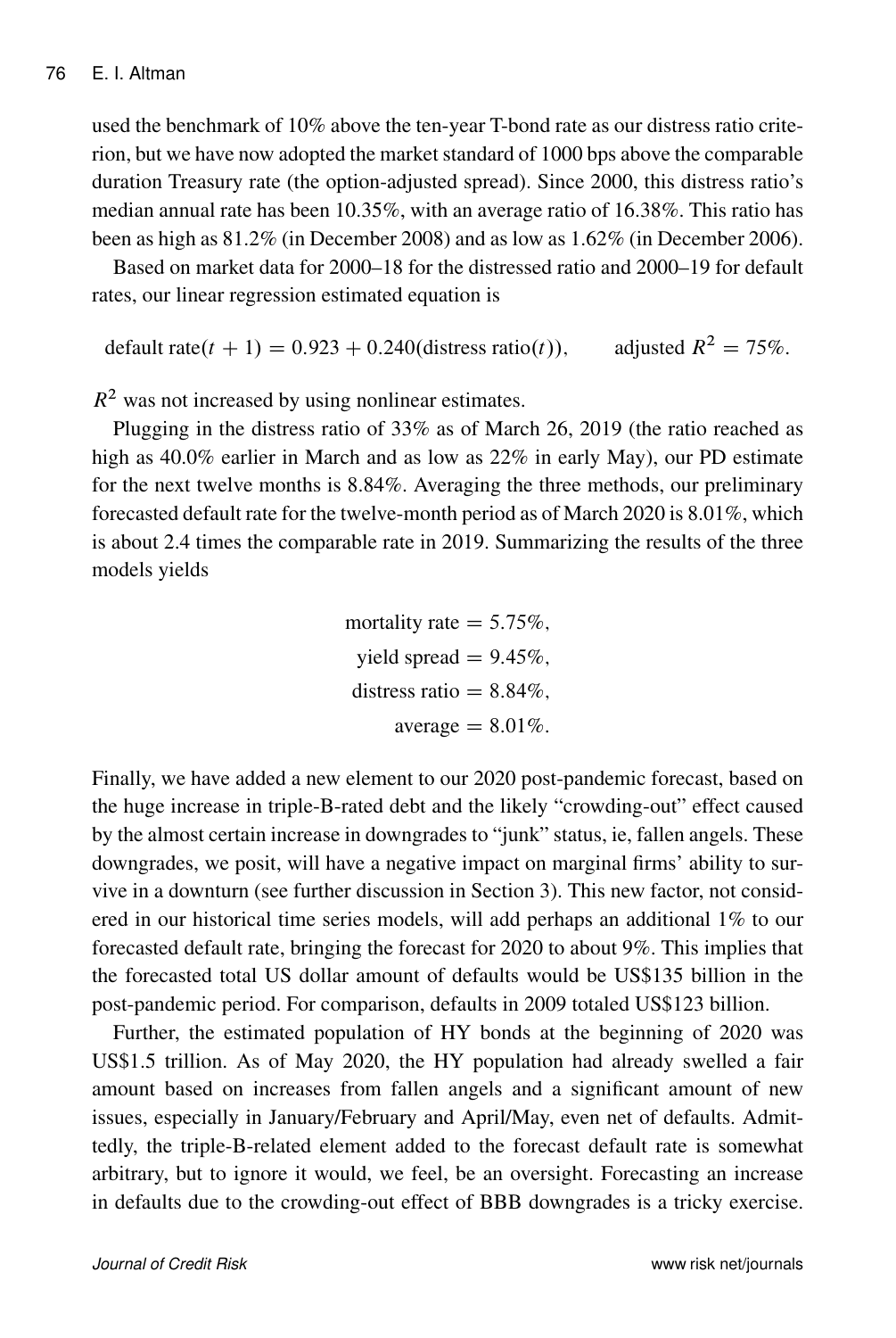We are cognizant that both the numerator and denominator in the default rate calculation will be increased by fallen angels. Already, between March and mid-May 2020, about 18 BBB issuers were downgraded to junk-bond status, amounting to about US\$150 billion face value. So, while there will no doubt be an increase in default amounts due to any crowding-out effects, it is not clear if the default rate will increase; it depends on the timing of the downgrades and the consequent increase in the HY bond population compared with the increase in new defaults. We clearly expect that the default rate for the first half of 2020 will increase, since the HY population base will only be impacted by first-half-year fallen angels. For all of 2020, however, the mid-year population base, which is our annual default rate benchmark, will be more widely affected. In summary, we are comfortable with our fallen angel default rate estimated adjustment of  $+1\%$  over the next twelve months (until May 2021).

During the pandemic, financial markets have witnessed unprecedented short-term volatility in both equity and debt markets. A related consequence is that default rate forecasts which partially depend on market conditions will have a good deal of volatility, even from month to month. To indicate this, our recent next-twelve-month default rate forecasts based on an average of our three methods plus the adjustment factor have fluctuated from 4.6% as of the end of 2019 to 9.0% as of March 26, 2020, and to 8.6% as of May 15, 2020. As of the end of May, the preliminary calculation of default rates, year to date (YTD), is about 2.33%, based on about US\$35 billion of defaults.

# **3.1 Forecasting Covid-19 recovery rates**

Another forecast of credit conditions relates to the recovery rate, which is based on the price of the bond issue just after default. Utilizing regression estimates on the concurrent relationship between default and recovery rates, we can estimate the recovery rate on defaults implied by our default rate forecasts. Recovery rates are extremely important for many reasons, including estimates for LGD, now necessary to meet Bank for International Settlements (BIS) bank capital requirements, for prices of distressed investor strategies, credit default swap (CDS) prices and lender decisions, among others. Our measure of recovery rates (Altman *et al* 2005) is based on the weighted (by amount outstanding) average of the prices on defaulting issue from just after default. This price reflects approximately what existing creditors of the debt could sell their holdings for and what distressed investors would have to pay. As such, it provides a market clearing estimate based on supply and demand conditions at the time of default as well as the present value of expected future values of the reorganized debt at the end of the restructuring period, usually when emerging from Chapter 11. Our recovery rate measure and alternatives, primarily those calculated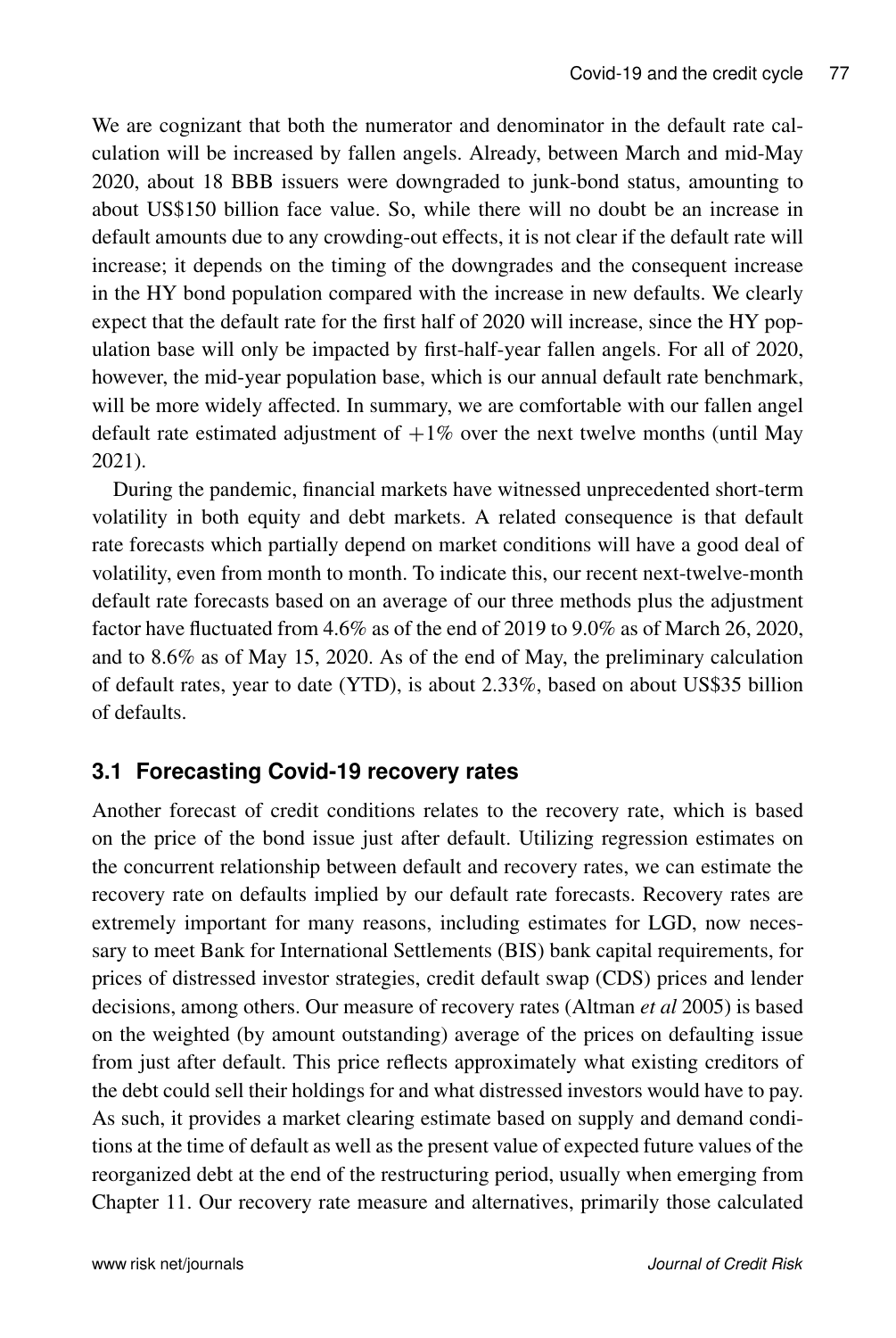**FIGURE 4** Recovery rate/default rate association: US dollar weighted average recovery rates to US dollar weighted average default rates, 1982–2019.



Linear (blue line):  $y = -2.7129x + 0.5483$ ,  $R^2 = 0.4803$ . Log linear (red line):  $y = -0.117\ln(x) + 0.0196$ ,  $R^2 = 0.5863$ . Quadratic (green line):  $y = 39.526x^2 - 7.4502x + 0.625$ .  $R^2 = 0.5748$ . Exponential (black line):  $y = 0.5514$  exp $(-6.756x)$ .  $R^2 = 0.5303$ . *Source:* Altman *et al* (2005).

by rating agencies or the thirty-day, post-default auction price used in the CDS market, are discussed in Altman *et al* (2004, 2019). Our default recovery rate estimates are based on any one of the four regression structures shown in Figure 4: linear, log linear, quadratic and exponential associations between default and recovery rates on an annual basis for all corporate bond defaults.<sup>1</sup>

Updating the model through 2019, Figure 4 (from Altman *et al* (2005)) shows that our approximate 9% forecast of the default rate in 2020 implies an average recovery rate on these defaults of 30%, about 16 percentage points below the weighted average historical recovery rate (46%). Note that almost all of the regression constructs forecast a 30% recovery for 2020. If this materializes, the weighted average recovery rate in 2020 will be lower than the rate in the GFC. Results through April 2020 gave recovery rates of 30.2%, which is about what we forecast for all of 2020.<sup>2</sup>

Color figures are available in the online version of this paper.

 Note that through May 2020 the actual weighted average recovery rate on US\$35.7 billion YTD defaults was about 30.2%, almost exactly as our regression estimates predict.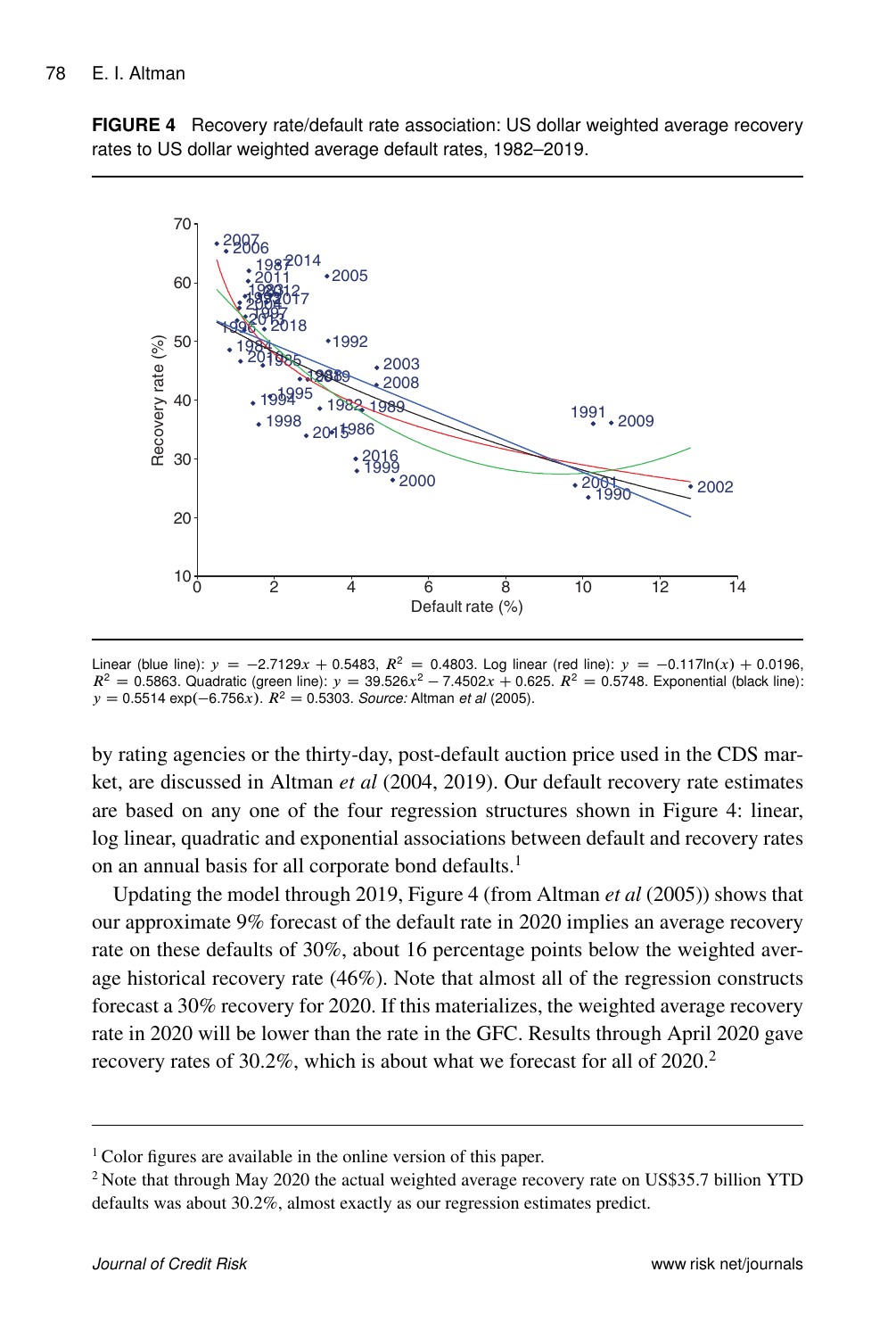# **3.2 Summary of default rate forecasts at different points in time in 2020**

As a result of the pandemic, financial markets have witnessed enormous increases in short-term volatility in both equity and debt markets. A related consequence is that default rate forecasts that partially depend on market conditions will also have a good deal of volatility, even from month to month. Our recent next-twelve-month default rate forecasts, as of several recent dates, based on an average of our three methods plus the adjustment factor, are as follows.

- End of  $2019: 4.6\%$ .
- March 26, 2020: 9.0%.
- May 19, 2020: 8.6%.

Note that Table 2 shows the next twelve months' (or end of 2020) default rate estimates on HY bonds by various rating agencies and investment banks.

Our estimate (8.6%) for the next-twelve-month (April 2021) default rate is lower than most of the other forecasters, with the exception of Fitch Ratings (2020). Because of the uncertainty surrounding Covid-19 we do not forecast two-year default rates, but others do (see the summary in Table 2).

# **3.3 Bankruptcies in the Covid-19 crisis**

As noted above, our default statistics include

- (1) missed interest payments not cured within the grace period,
- (2) out-of-court distressed exchanges in which bondholders receive less than par value in the exchange, and
- (3) the most dramatic indication of insolvency: bankruptcy filings.

It is relevant now to discuss all bankruptcy filings, even those that do not involve HY bond-issuing companies. Indeed, one of the current questions in the Covid-19 crisis is whether the number and size of corporate bankruptcies will overwhelm the bankruptcy court system and challenge the ability of firms to successfully restructure in Chapter 11 reorganization; see Ellias *et al* (2020) for a proposal to support the bankruptcy system during the crisis period.

For more than thirty years, the NYU Salomon Center has been compiling and monitoring Chapter 11 filings for relatively large firms with liabilities at the time of filing above US\$100 million and so-called mega-bankruptcies above US\$1 billion (see Altman and Kuehne 2020). By far, most of the bankruptcy system's creditor exposures are in these large firm categories. This is not to mean that small and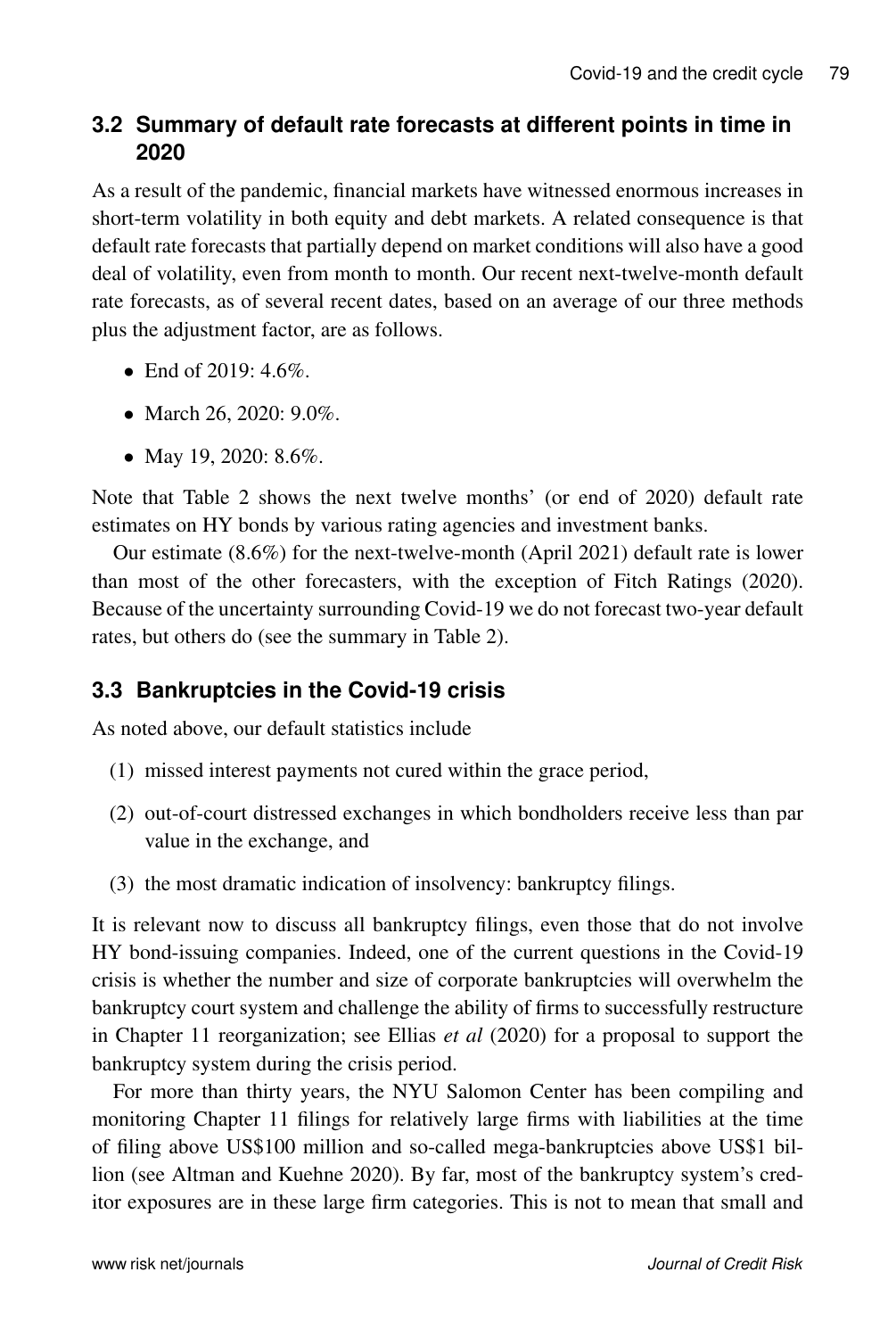|                        | 2020            | <b>Cumulative</b><br>through<br>2021 |  |
|------------------------|-----------------|--------------------------------------|--|
| Barclay's              | $9 - 10$        | 20                                   |  |
| <b>Bank of America</b> | 9.6             | 22                                   |  |
| Deutsche Bank          | 9.5             |                                      |  |
| S&P Global             | $10.0 - 13*$    | 20                                   |  |
| Moody's                | $6.8 - 16.1***$ |                                      |  |
| Fitch                  | $5 - 7$         | $13 - 17$                            |  |

#### **TABLE 2** Default rate estimates on HY bonds (%).

\* Twelve months, \*\* Twelve months, base and severe recession estimates.

medium firm bankruptcies are not important for the impact of Covid-19, but these are not the focus of our analysis.

Even more than bond and loan defaults, the number of corporate bankruptcies so far in 2020 has increased dramatically. As of May 19, 2020, there were sixtysix Chapter 11 filings with liabilities greater than US\$100 million, twenty-three of which had liabilities over US\$1 billion (mega-bankruptcies; data sourced from BankruptcyData.com (2020)). Since we do not know of any statistical forecasting models specifically developed for Chapter 11 filings, we simply extrapolate current totals. As the statistics in Table 3 show, if we extrapolate these numbers for the rest of 2020, the number of over US\$100 million Chapter 11 liability firms will be second only to 2009 and the mega-bankruptcies will easily break the all-time annual record, again recorded in 2009. The extrapolated 2020 total exceeds the record, even when adjusting the 2019 liabilities for inflation. Further, there is reason to believe that the numbers for 2020 will be even greater than the extrapolated amounts, since the YTD totals as of May 19, 2020 include over two months when the credit cycle was still benign (Table 3).

In summary, we firmly expect that the US bankruptcy reorganization system will be severely challenged in 2020, and could perhaps benefit from additional Congressional support.

### **4 THE BBB DEBT MARKET AND FUTURE CREDIT CONDITIONS**

Even before the Covid-19 crisis realization in the United States, much discussion in the financial press was focused on the huge increase in the amount of bonds and loans outstanding that received a BBB rating from the credit rating agencies (CRAs) (see, for example, Celik *et al* 2020). Indeed, Figure 5 shows that the amount of BBB bonds issued exploded to more than US\$2.5 trillion as of December 2019, amounting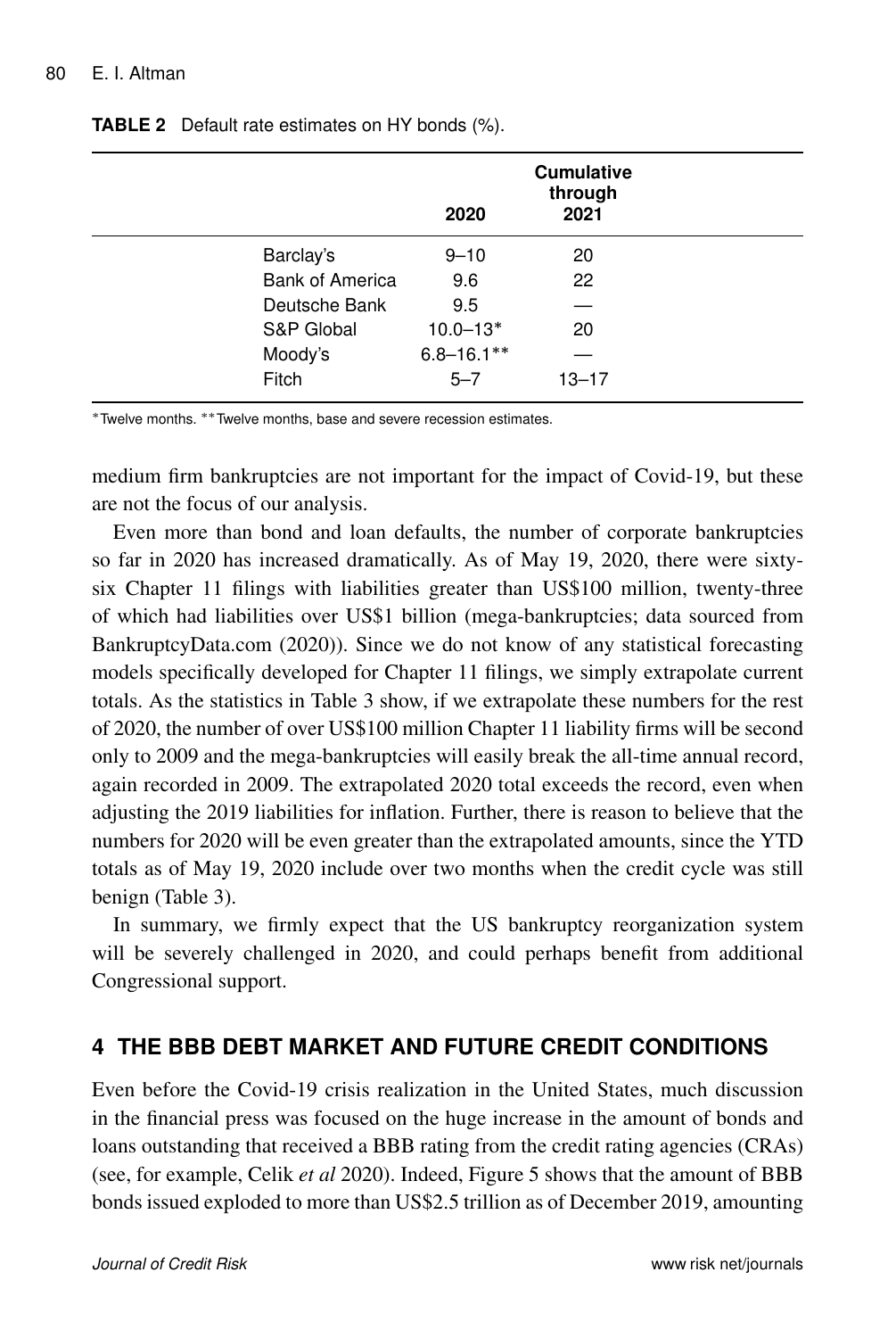| (a) Chapter 11 filings of more than US\$100 million |                 |  |
|-----------------------------------------------------|-----------------|--|
| Number of Chapter 11 filings                        | 66              |  |
| Extrapolated number for 2020                        | 173             |  |
| Extrapolated all time ranking                       | 2 <sub>nd</sub> |  |
| All time highest year (2009)                        | 232             |  |
| Historic annual average (1989-2019)                 | 78              |  |
| Historic annual median (1989–2019)                  | 66              |  |
| (b) Chapter 11 filings of more than US\$1 billion   |                 |  |
| Number of Chapter 11 filings                        | 23              |  |
| Extrapolated number for 2020                        | 61              |  |
| Extrapolated all time ranking                       | 1st             |  |
| Next highest year (2009)                            | 49              |  |
| Historic annual average year (1989–2019)            | 17              |  |
| Historic annual median year (1989-2019)             | 20              |  |

**TABLE 3** Large firm bankruptcies in the United States as of May 19, 2020, and extrapolations for 2020.

to about 52% of all investment-grade debt. For comparison, in the 2007 credit bubble year there was only about US\$700 billion BBB-rated debt outstanding (36% of investment-grade debt in 2007), representing about 28% of the BBB debt outstanding in 2019. The enormous growth in corporate debt in general, and BBB-rated debt in particular, has been carefully documented and commented upon in an Organization for Economic Cooperation and Development study (Celik *et al* 2020). This study emphasized the huge importance of BBB debt in the current market and the role of CRAs in allowing companies to increase their leverage ratios and still maintain their investment-grade BBB rating. This growth raises the question of inflation of ratings, which we will return to shortly.

As we are now in a new crisis period, we address the important question of the percentage and dollar amount of the enormous total of BBB-rated bonds likely to be downgraded to noninvestment-grade, HY bonds, thereby becoming so-called fallen angels. Not only is this amount important for default rate estimates, as we have discussed, but it turned out that all fallen angels after March 23 were eligible for subsequent purchase and for liquidity support by the Fed for the debt markets. When asked, even before the Covid-19 pandemic threat was realized by the markets, what amount of downgrades to below BBB could be expected if the credit markets were to change to a distressed condition, all of the major CRAs and most analysts opined that the impact of these fallen angels on the HY market would be minimal, and that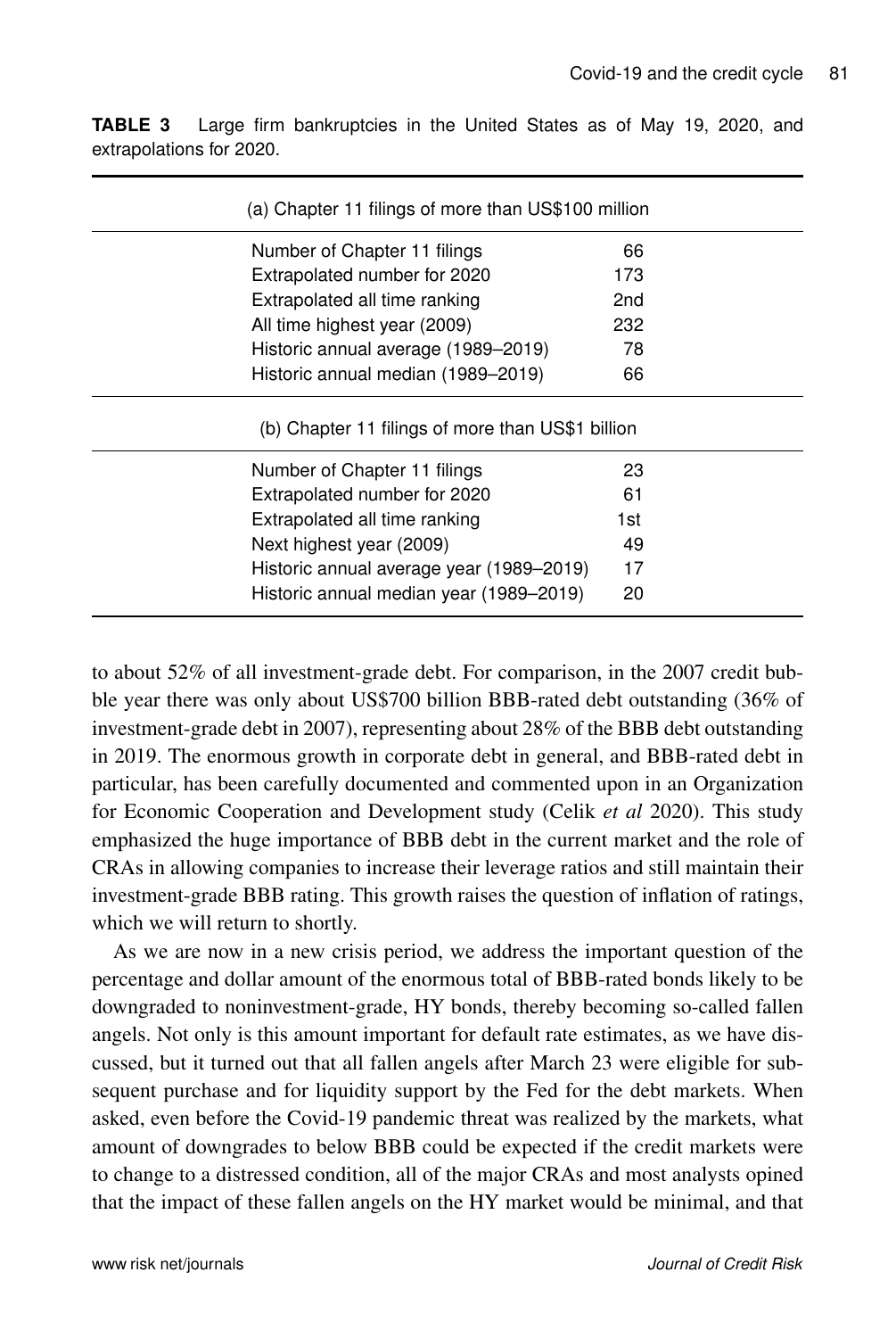

**FIGURE 5** US BBB-rated corporate bonds outstanding, 2005–18.

*Source:* Bloomberg Barclays US Corporate Investment Grade Index.

the amount would probably not top 10%. This estimate implies about US\$250 billion added to the US\$1.5 trillion HY bond market over a two- to three-year downturn period. Hence, the inference of a "crowding-out" of marginal, low-quality HY bond issuers by the new fallen angel BBB firms would not be material. This also implies that these marginal firms – including "zombie" companies kept alive somewhat artificially due to forbearance by banks and record low interest rates on new loans with little or no protective covenants and a buoyant new issue market – would default in relatively small numbers. The main basis for the CRA assertions was the observation of what happened to BBBs in the GFC of 2008–9 and other past downturns.

Our assessment of the issue is different. We are concerned about a much larger deterioration of ratings by the rating agencies and/or in the market's perception of BBB firms. It is likely, in our opinion, that a type of credit rationing will take place in a post-2019 downturn when liquidity dries up and any equilibrium interest rates for the lowest-quality credits, mostly CCCs, will not be observed. Hence, we posit that the crowding-out effect will take place in the event of a massive downgrade market. To be fair, we did not observe both a huge BBB downgrade and credit rationing in past financial crises, since the BBB market was then much smaller. For example, in 2007 the BBB market was only US\$700 billion, about one-quarter of the current BBB market's size (Figure 5).

We therefore applied our Z-score models to manufacturing and nonmanufacturing industrial firms as of the end of 2019, before the realization of Covid-19. Based on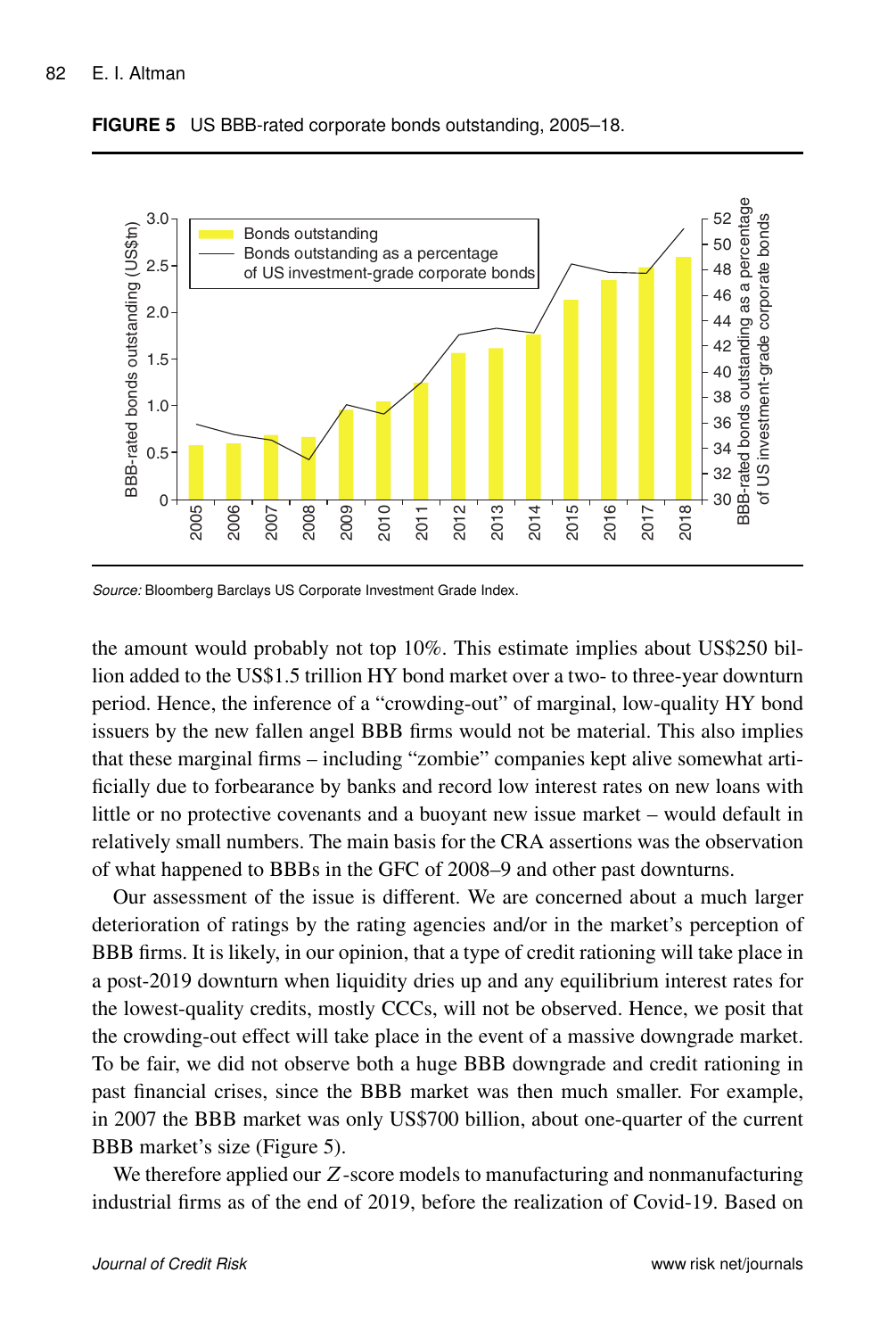|                |         |                    | Bond rating equivalents of BBB-rated bonds |                         |
|----------------|---------|--------------------|--------------------------------------------|-------------------------|
|                |         | Z-score determined |                                            | $Z''$ -score determined |
| From BBB to BB | 57/298  | (19%)              | 78/371                                     | (21%)                   |
| From BBB to B  | 45/298  | (15%)              | 56/371                                     | (15%)                   |
| Total          | 102/298 | (34%)              | 134/371                                    | (36%)                   |

**TABLE 4** Downgrade vulnerability of BBB-rated bonds based on Z-score as of 2019.

*Source:* author's computations from Capital IQ data.

a sample of  $298$  BBB $+$ , BBB and BBB $-$  firms for which stock price data, balancesheet and profit and loss statements were available, and 372 firms with either market or book equity data available, we examined the bond rating equivalents (BREs) of their scores.<sup>3</sup> Our sample includes essentially 100% of the approximately 384 nonfinancial issuers of the almost US\$3 trillion BBB market in 2019. The results of our analysis, presented in Table 4, show that 34% of our sample of BBB firms with BREs based on Z-scores and 36% based on  $Z''$ -scores were classified as noninvestmentgrade, BB- or B-rated companies as of December 2019. Our analysis also shows that about 15% of the sample had BREs above BBB, so the percentage of BREs below investment grade was more than double that above. For the balance, about half of the sample, we agreed with the rating agency's BBB rating. So, the BREs are not symmetrical below and above the BBB rating.

If, as our analysis implies, the percentage that will be downgraded to junk levels in 2020 and 2021 is 20–25% (35% is not likely over a two-year downturn), then this would result in about US\$500–625 billion of new fallen angels or about a 33–42% increase in the US\$1.5 trillion HY "junk" market: not a trivial amount. Indeed, Light (2020) estimated that as much as US\$1 trillion of BBB bonds would be downgraded to noninvestment grade. We have some doubts that CRAs will actually downgrade this large an amount (20–25%) since their estimate of a maximum of  $10\%$  downgrades could be something of a self-fulfilling prophecy. Still, based on our analysis of data at the end of 2019, we project a sizable amount (more than 10%) would be downgraded to noninvestment grade in the next downturn, whatever the catalyst. To be fair to the CRAs, in the early stage of the Covid-19 crisis, at least one rating agency recognized the already large amount of fallen angel downgrades and the even

<sup>&</sup>lt;sup>3</sup> For a discussion of Z and  $Z<sup>0</sup>$  models and our experience with these models over the last fifty years, see Altman (2018) and Altman *et al* (2019). BREs are determined by calibrating Z- and  $Z''$ -scores to median values of each of the Standard & Poor's (S&P) rating categories for various years over the last fifty or more years. For example, a Z-score below 1.81 in 1968 was classified as a likely bankrupt (Altman 1968), whereas the cutoff level drops to zero (0.0) in recent years.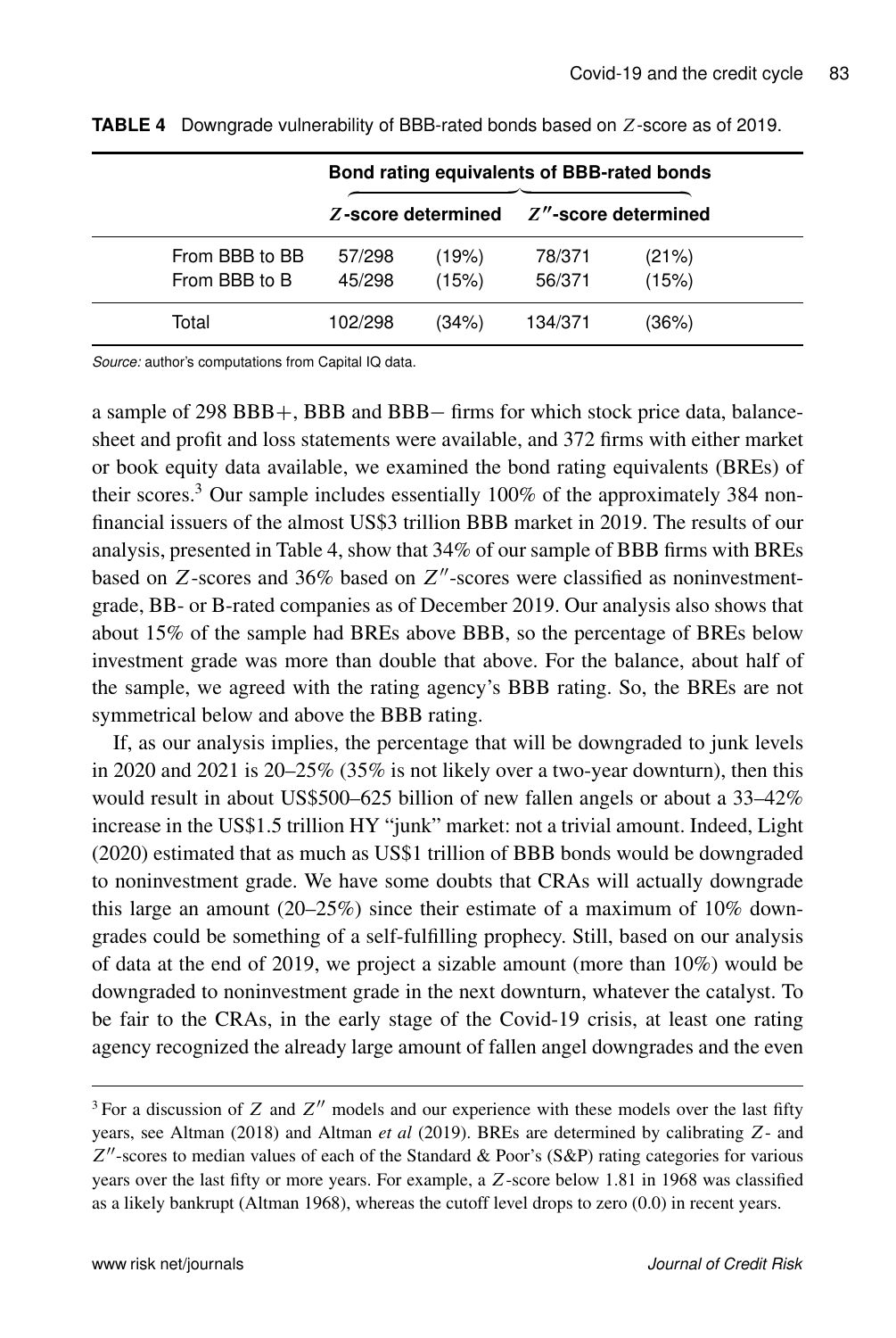larger numbers of additional vulnerable BBBs (see Kesh *et al* 2020). Although just about all corporate bonds suffered significant price declines in March, the subsequent support shown by the Fed for corporate bonds, including, notably, fallen angels, contributed to price rebounds for most bonds and the vast amounts of new issue liquidity since.

In the first two months after the Covid-19 crisis realization, estimates of reported US downgrades of BBB bonds to "junk" ranged from US\$135 billion (Bank of America 2020) to US\$158 billion (*Economist* 2020; CreditSights 2020), and others estimate that another US\$280 billion (Bank of America 2020) will be downgraded by May 2021, bringing the fifteen-month total to US\$430 billion. Recall that we believe that a two-year downgrade total in the current downturn credit cycle could reach US\$500–625 billion. We also observed that every one of the downgraded fallen angel bonds from March to mid-May 2020 had a BRE below investment grade, based on  $Z$ -scores, and all but three of the eighteen companies based on the  $Z''$ -score model (Table 5); the latter three recorded a  $Z''$ -score BRE of BBB, the same as their actual CRA rating in 2019. Therefore, our analysis implies that the expected default amounts, and possibly the short-term default rate, will be increased by the recent explosion of BBB-rated debt and subsequent downgrades in a major and sustained downturn.

### **4.1 Ratings inflation or persistent rating overvaluation?**

Since the GFC, credit rating agencies have been criticized by regulators, lawmakers and market practitioners for being too lenient in their assessment of credit instruments. In particular, mortgage-backed securities received sudden and massive downgrades from high investment grades to CCC and sometimes to default during 2008 and 2009. We have heard some of the same criticisms of late with respect to corporate debt ratings (see, for example, *Economist* 2020). In order to assess this critique, we extended our analysis of the aforementioned BBB investment grade segment of the corporate bond market to various times over the last dozen years. This category is particularly relevant due to its enormous growth and its position on the borderline between investment and below investment grade. Thus, this rating category represents a particularly good opportunity to assess possible rating inflation in the bond market in recent periods.

Herpfer and Maturama (2020) investigate the rating inflation issue by analyzing US\$900 billion of "performance sensitive loans," whereby the interest paid is a dynamic function of the CRA rating. They conclude that, despite the lawsuit settlements with the government over conflicts of interest during the GFC in the securitized mortgage-backed security market, rating inflation of those interest rate sensitive loans had been prevalent and remained unchanged after the lawsuit settlements. They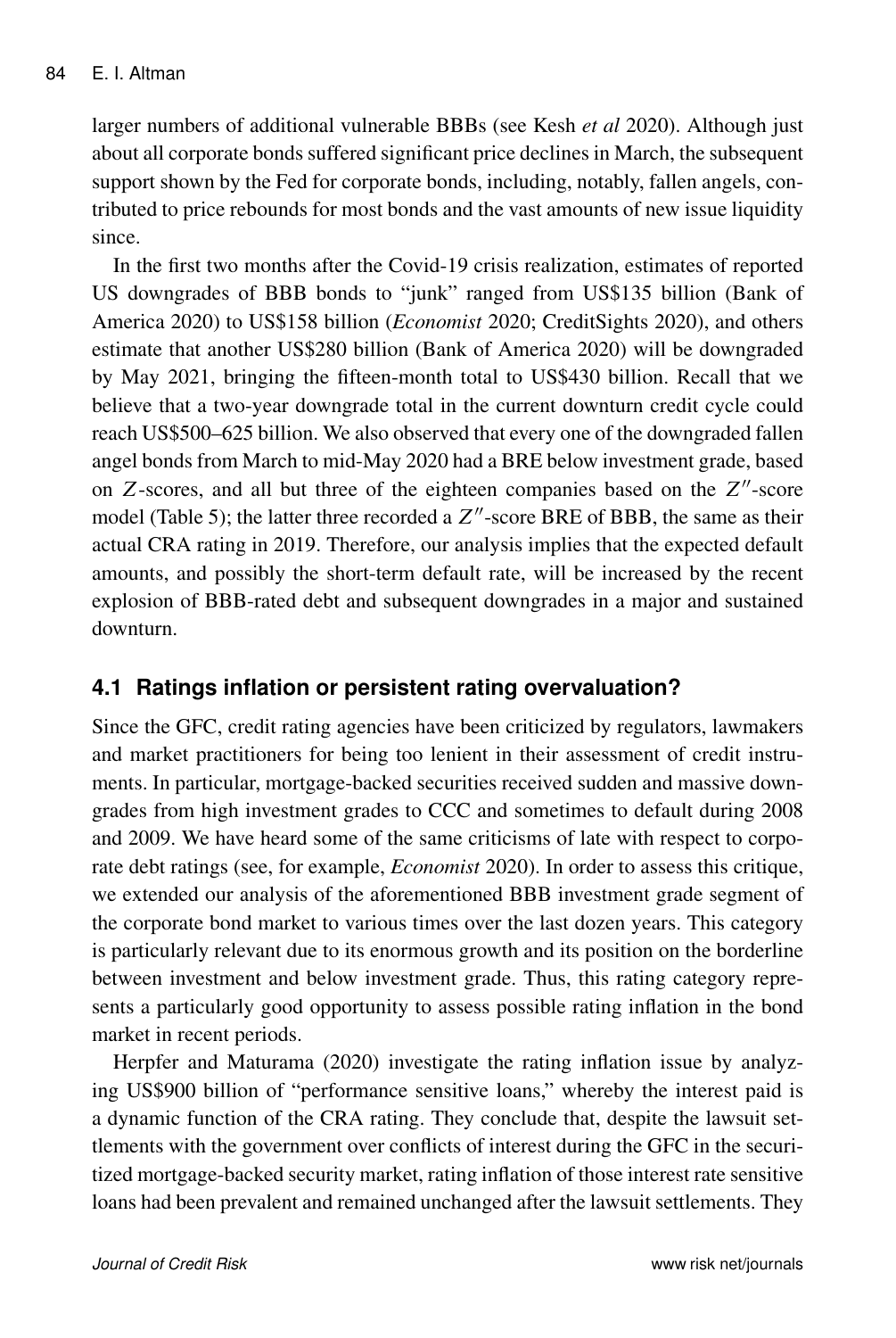| $Z''$ -score<br>BRE<br>CCC+<br>BBB<br>BBB<br>$B+$<br>BBB<br>88+<br>BB<br>BB<br>æ<br>$\mathop{\mathrm{BB}}$<br>BB<br>ക് ക<br>B<br>$\mathbf{a}$<br>≃<br>$Z''$ -score<br>5.73<br>5.76<br>$-2.93$<br>4.25<br>5.02<br>4.13<br>3.95<br>5.18<br>3.04<br>5.63<br>5.15<br>5.30<br>3.87<br>5.68<br>5.37<br>4.94<br>4.71<br>Z-score<br>BRE<br>CCC+<br>$C C +$<br>CCC+<br>CCC<br>$\stackrel{+}{\circ}$<br>CC<br>ပ္ပ<br>_<br>ሐ<br>BB<br><u>ដ</u><br>I<br>$\mathbf{a}$<br>മ<br>Z-score<br>2.36<br>139<br>1.28<br>0.80<br>1.54<br>1.30<br>2.05<br>1.37<br>0.77<br>0.91<br>$\frac{5}{1}$<br>0.81<br>$\overline{\phantom{a}}$<br>$\overline{\phantom{a}}$<br>$\overline{\phantom{a}}$<br>$\overline{1}$<br>2/31/2019<br>2/31/2019<br>12/31/2019<br>09/28/2019<br>2/31/2019<br>12/31/2019<br>2/31/2019<br>2/31/2019<br>2/31/2019<br>2/31/2019<br>2/31/2019<br>2/31/2019<br>1/02/2019<br>2/31/2019<br>2/31/2019<br>03/31/2019<br>2/31/2019<br>Date of<br>data<br>downgrade<br>(US\$m)<br>29059<br>7820<br>1450<br>375<br>34572<br>5300<br>4100<br>2456<br>1699<br>1550<br>500<br>300<br>2050<br>600<br>425<br>Face<br>4781<br>58621<br>Transportation<br>Transportation<br>Capital goods<br>Real estate<br>Chemicals<br>Industry<br>Leisure<br>Energy<br>Energy<br>Energy<br>Energy<br>Energy<br>Energy<br><b>Autos</b><br>Retail<br>Autos<br>Retail<br>Utility<br>MARSPE<br>TRNGEN<br><b>ZFFNGR</b><br><b>ADAABB</b><br>Fi ticker<br>ROCKIE<br>PEMEX<br>CVECN<br>GRTSJ<br><b>MXCN</b><br><b>WES</b><br>어<br>어<br>RCL<br>š<br><b>AL</b><br>Ξ<br>Growthpoint Properties<br>leum<br><b>Trinidad Generation</b><br>Western Midstream<br>⊭<br>Occidental Petrol<br>Marks & Spencer<br>Rockies Express<br>Royal Caribbean<br>Cruises<br>Adani Abbot Poir<br>Terminal<br>Cenovus Energy<br>Issuer name<br>Delta Air Lines<br>ZF NA Capital<br>Hillenbrand<br>Continental<br>Resources<br>Ford Motor<br>Methanex<br>Partners<br>Pipeline<br>Macy's<br>Pemex | General information |  |  | Financial information |  |
|-----------------------------------------------------------------------------------------------------------------------------------------------------------------------------------------------------------------------------------------------------------------------------------------------------------------------------------------------------------------------------------------------------------------------------------------------------------------------------------------------------------------------------------------------------------------------------------------------------------------------------------------------------------------------------------------------------------------------------------------------------------------------------------------------------------------------------------------------------------------------------------------------------------------------------------------------------------------------------------------------------------------------------------------------------------------------------------------------------------------------------------------------------------------------------------------------------------------------------------------------------------------------------------------------------------------------------------------------------------------------------------------------------------------------------------------------------------------------------------------------------------------------------------------------------------------------------------------------------------------------------------------------------------------------------------------------------------------------------------------------------------------------------------------------------------------------------------------------------------------------------------------------------------------------------------|---------------------|--|--|-----------------------|--|
|                                                                                                                                                                                                                                                                                                                                                                                                                                                                                                                                                                                                                                                                                                                                                                                                                                                                                                                                                                                                                                                                                                                                                                                                                                                                                                                                                                                                                                                                                                                                                                                                                                                                                                                                                                                                                                                                                                                                   |                     |  |  |                       |  |
|                                                                                                                                                                                                                                                                                                                                                                                                                                                                                                                                                                                                                                                                                                                                                                                                                                                                                                                                                                                                                                                                                                                                                                                                                                                                                                                                                                                                                                                                                                                                                                                                                                                                                                                                                                                                                                                                                                                                   |                     |  |  |                       |  |
|                                                                                                                                                                                                                                                                                                                                                                                                                                                                                                                                                                                                                                                                                                                                                                                                                                                                                                                                                                                                                                                                                                                                                                                                                                                                                                                                                                                                                                                                                                                                                                                                                                                                                                                                                                                                                                                                                                                                   |                     |  |  |                       |  |
|                                                                                                                                                                                                                                                                                                                                                                                                                                                                                                                                                                                                                                                                                                                                                                                                                                                                                                                                                                                                                                                                                                                                                                                                                                                                                                                                                                                                                                                                                                                                                                                                                                                                                                                                                                                                                                                                                                                                   |                     |  |  |                       |  |
|                                                                                                                                                                                                                                                                                                                                                                                                                                                                                                                                                                                                                                                                                                                                                                                                                                                                                                                                                                                                                                                                                                                                                                                                                                                                                                                                                                                                                                                                                                                                                                                                                                                                                                                                                                                                                                                                                                                                   |                     |  |  |                       |  |
|                                                                                                                                                                                                                                                                                                                                                                                                                                                                                                                                                                                                                                                                                                                                                                                                                                                                                                                                                                                                                                                                                                                                                                                                                                                                                                                                                                                                                                                                                                                                                                                                                                                                                                                                                                                                                                                                                                                                   |                     |  |  |                       |  |
|                                                                                                                                                                                                                                                                                                                                                                                                                                                                                                                                                                                                                                                                                                                                                                                                                                                                                                                                                                                                                                                                                                                                                                                                                                                                                                                                                                                                                                                                                                                                                                                                                                                                                                                                                                                                                                                                                                                                   |                     |  |  |                       |  |
|                                                                                                                                                                                                                                                                                                                                                                                                                                                                                                                                                                                                                                                                                                                                                                                                                                                                                                                                                                                                                                                                                                                                                                                                                                                                                                                                                                                                                                                                                                                                                                                                                                                                                                                                                                                                                                                                                                                                   |                     |  |  |                       |  |
|                                                                                                                                                                                                                                                                                                                                                                                                                                                                                                                                                                                                                                                                                                                                                                                                                                                                                                                                                                                                                                                                                                                                                                                                                                                                                                                                                                                                                                                                                                                                                                                                                                                                                                                                                                                                                                                                                                                                   |                     |  |  |                       |  |
|                                                                                                                                                                                                                                                                                                                                                                                                                                                                                                                                                                                                                                                                                                                                                                                                                                                                                                                                                                                                                                                                                                                                                                                                                                                                                                                                                                                                                                                                                                                                                                                                                                                                                                                                                                                                                                                                                                                                   |                     |  |  |                       |  |
|                                                                                                                                                                                                                                                                                                                                                                                                                                                                                                                                                                                                                                                                                                                                                                                                                                                                                                                                                                                                                                                                                                                                                                                                                                                                                                                                                                                                                                                                                                                                                                                                                                                                                                                                                                                                                                                                                                                                   |                     |  |  |                       |  |
|                                                                                                                                                                                                                                                                                                                                                                                                                                                                                                                                                                                                                                                                                                                                                                                                                                                                                                                                                                                                                                                                                                                                                                                                                                                                                                                                                                                                                                                                                                                                                                                                                                                                                                                                                                                                                                                                                                                                   |                     |  |  |                       |  |
|                                                                                                                                                                                                                                                                                                                                                                                                                                                                                                                                                                                                                                                                                                                                                                                                                                                                                                                                                                                                                                                                                                                                                                                                                                                                                                                                                                                                                                                                                                                                                                                                                                                                                                                                                                                                                                                                                                                                   |                     |  |  |                       |  |
|                                                                                                                                                                                                                                                                                                                                                                                                                                                                                                                                                                                                                                                                                                                                                                                                                                                                                                                                                                                                                                                                                                                                                                                                                                                                                                                                                                                                                                                                                                                                                                                                                                                                                                                                                                                                                                                                                                                                   |                     |  |  |                       |  |
|                                                                                                                                                                                                                                                                                                                                                                                                                                                                                                                                                                                                                                                                                                                                                                                                                                                                                                                                                                                                                                                                                                                                                                                                                                                                                                                                                                                                                                                                                                                                                                                                                                                                                                                                                                                                                                                                                                                                   |                     |  |  |                       |  |
|                                                                                                                                                                                                                                                                                                                                                                                                                                                                                                                                                                                                                                                                                                                                                                                                                                                                                                                                                                                                                                                                                                                                                                                                                                                                                                                                                                                                                                                                                                                                                                                                                                                                                                                                                                                                                                                                                                                                   |                     |  |  |                       |  |
|                                                                                                                                                                                                                                                                                                                                                                                                                                                                                                                                                                                                                                                                                                                                                                                                                                                                                                                                                                                                                                                                                                                                                                                                                                                                                                                                                                                                                                                                                                                                                                                                                                                                                                                                                                                                                                                                                                                                   |                     |  |  |                       |  |
|                                                                                                                                                                                                                                                                                                                                                                                                                                                                                                                                                                                                                                                                                                                                                                                                                                                                                                                                                                                                                                                                                                                                                                                                                                                                                                                                                                                                                                                                                                                                                                                                                                                                                                                                                                                                                                                                                                                                   |                     |  |  |                       |  |

Fallen angel  $Z$ - and  $Z''$ -scores and their bond rating equivalents. May 2020.  $Z''$ -scores and their bond rating equivalents, May 2020.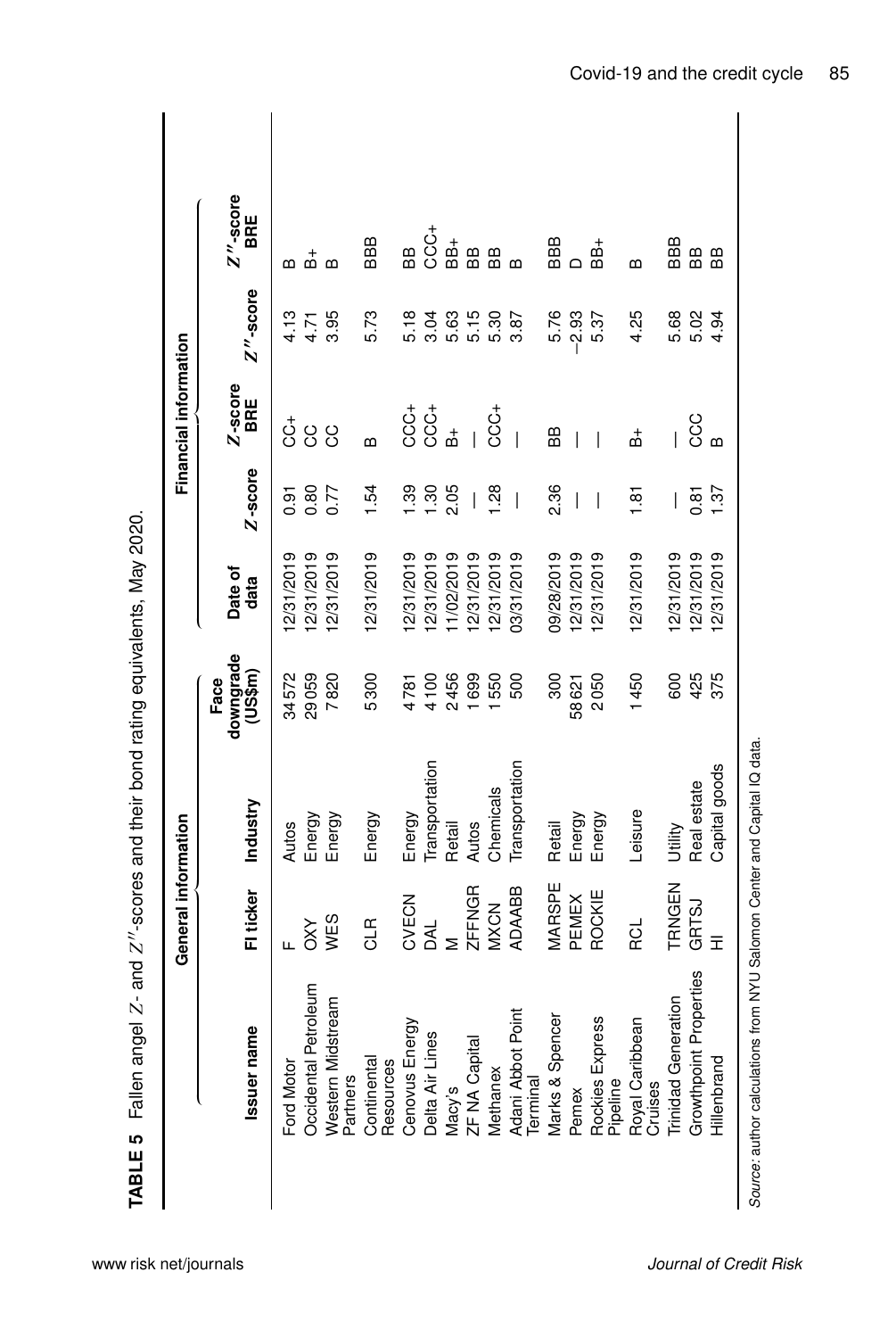also concluded that CRAs are reluctant to downgrade the issuers when the costs of the downgrade are high (in other words, there is continued "stickiness" in downgrading clients), and that CRAs are slow to downgrade, or avoid downgrades entirely. Our own results from prior periods (Altman and Rijken 2004) demonstrated that CRA downgrades lag point-in-time models, such as Z-score-type models, by more than one year, indicating this same stickiness. Further, Posch (2011) investigated the timeliness of rating changes in the wake of the GFC and found that several factors result in stickiness of rating actions and that default probability estimates have to change by at least two notches before a change, up or down, takes place.

Our past experience and observations before Covid-19 were that the aforementioned stickiness would continue, especially with respect to fallen angel downgrades. The current cycle's early results, however, may prove us wrong, as fallen angels have been numerous and, as shown above, at least one rating agency (S&P Global) recognized that lots more are vulnerable. Curiously, Herpfer and Maturama (2020) conclude there was no evidence from their sample that this stickiness at the border between investment grade and HY took place. Bruno *et al* (2016) assessed results comparing the symmetry between upgrades and downgrades crossing the investment-grade threshold in a traditional issuer-paid CRA model firm and an investor-paid CRA model firm. They showed that the certification of the investorpaid CRA firm affects the issuer-paid CRAs, which become more symmetrical in their subsequent up- and downgrade rating changes.

The Z-score models' results, presented in Table 4, suggest overevaluation of about one-third of BBB-rated companies. However, these results are not necessarily indicative of rating inflation, since this represents a single reference-date data point. To provide some evidence of a time series inflationary trend, we compared the BBB class of 2019 with those of 2007, 2013 and 2016. We ran  $Z$ - and  $Z''$ -score calculations on 108 BBB firms in 2007, 332 in 2013 and 416 in 2016 and compared them with our 2019 sample, discussed earlier, to observe if this overvaluation was a very recent occurrence or one that has persisted for some time. The results of these earlier test years were essentially the same, or even greater than in 2019; ie, between 35% and 45% of the firms received a lower-than-BBB BRE during these periods, depending upon the Z-score test and the period analyzed, and less than 15% received higher than BBB BREs. Our BREs are calibrated based on median Z-scores for each CRA bond rating class over the last thirty years, thereby recognizing changes in median scores over time. We conclude, therefore, that CRAs have been overvaluing a significant number of BBB corporates over the last dozen years, as well as in 2019. Of course, rating agency ratings can differ from point-in-time Z-score BREs, since different criteria are used in the two methods. However, these different methods should not manifest continuous bias of higher versus lower ratings.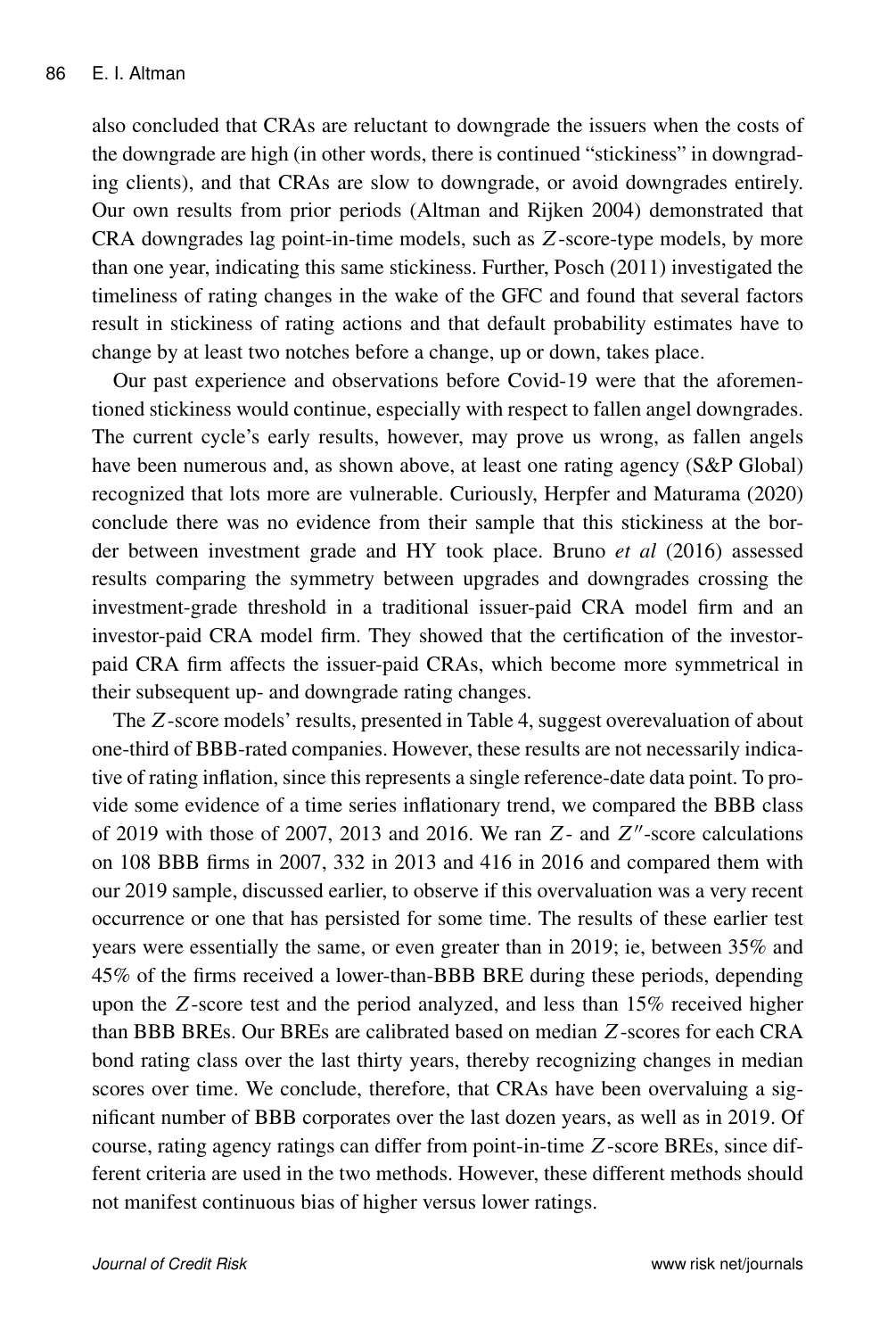On the other hand, there is no evidence of overall rating inflation. What there appears to be is persistent rating overvaluation of investment-grade BBB-rated debt. Clearly, the deterioration in creditworthiness that will cause an investment-grade rating to be downgraded to "junk" is a more dramatic one than just about any other rating migration rating change. The arbitrary and, in some cases, regulatory distinction between investment grade and HY for fixed-income securities is steeped in tradition. For example, the insurance industry has required specific reserve requirements for noninvestment-grade debt in investment-grade portfolios for at least twenty-five years, and the US Securities and Exchange Commission regulates how much speculative grade debt an investment-grade corporate bond mutual fund can own. For some investors (such as exchange-traded funds and some mutual funds), sale of the security upon observing a fallen angel migration is required, potentially causing a free fall in their bond and loan prices. During the stress conditions of the Covid-19 environment, investors who have the flexibility to hold these newly downgraded HY securities may choose to do so if they feel the firms (eg, airlines and energy firms) will likely return to BBB in more normal times. Of course, the downgrade may be a mere first move toward eventual insolvency and default. Altman and Kao (1992) suggest that a downgrade is more likely to be followed by another downgrade (ie, positive autocorrelation) rather than returning to the higher rating. This propensity to observe a downgrade, rather than an upgrade, in subsequent rating changes varied from two to five times greater, depending upon the industrial sector of the firm. Perhaps it is time to update these propensities?

### **4.2 Collateralized loan obligations**

Rating downgrades that always accompany stressed credit cycles could be particularly critical in the Covid-19 economic and credit market crisis period. As noted earlier, CLOs have grown enormously in the United States and now amount to over US\$650 billion (see Figure 6) compared with just US\$300 billion in 2007 and about US\$400 billion in 2014. Increasingly, the leveraged loans that make up the bulk of CLOs are without protective covenants for investors, and are known as "cov-lite" loans (see Griffin *et al* (2019) and Berlin *et al* (2020) for analyses on this increasing trend). Griffin *et al* (2019) shows that loan covenant violations have dropped by 70% in their sample period, due mostly to less restrictive covenants in loan contracts. This should not only reduce the incidence of loan defaults in the short run, but also reduce recovery rates on future defaults of these same companies. Exceptions to these covlite loans are when the same firm draws down on existing revolving credit agreements, which almost always retain traditional financial constraints. These derivative CLO instruments are held widely by institutional and mutual fund investment companies, exchange-traded funds and others. CLOs are very sensitive to downgrades,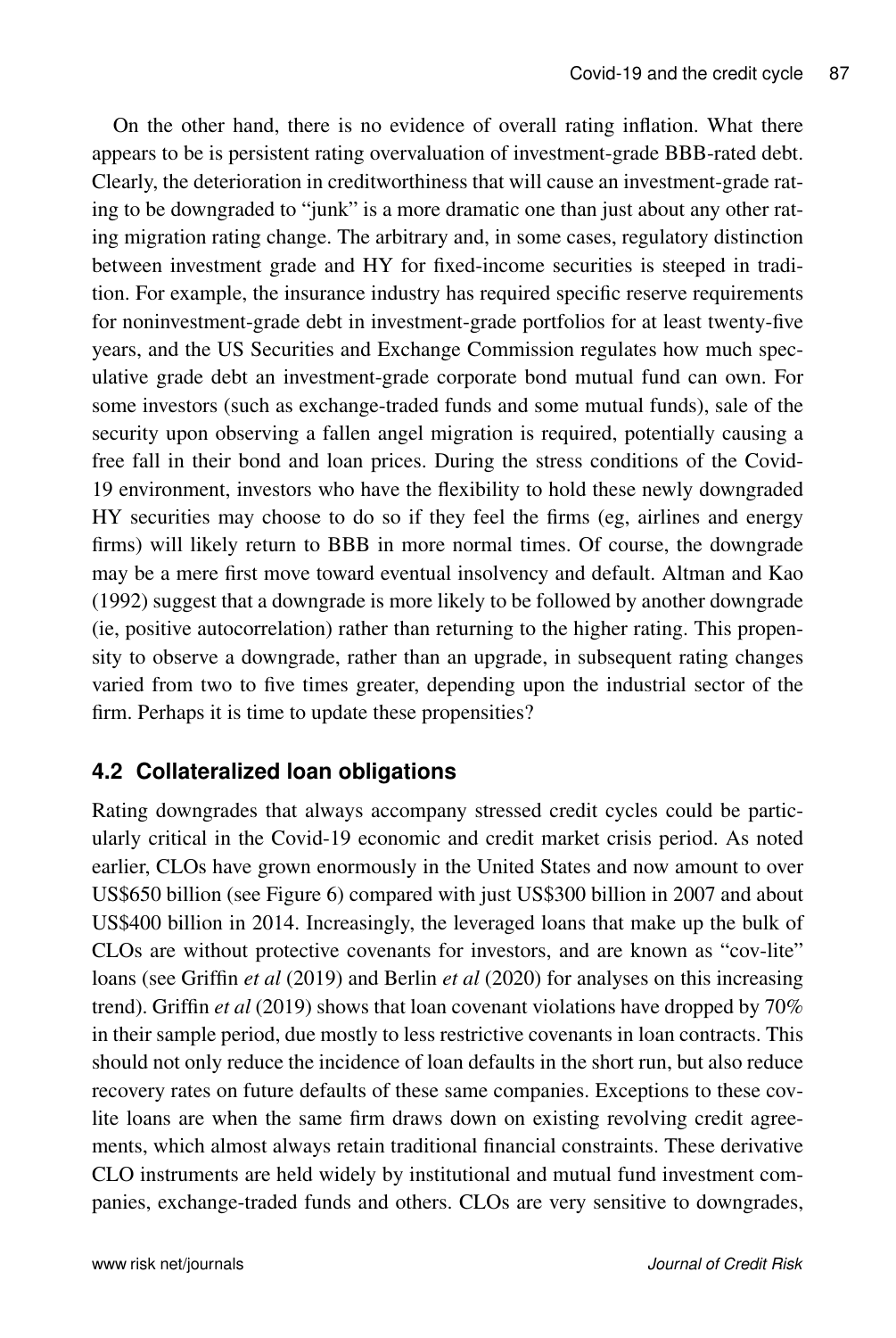

**FIGURE 6** US CLOs outstanding, 2006 Q1–2019 Q2.

*Sources:* 2006–18 Securities Industry and Financial Markets Association (SIFMA) data from Liu and Schmidt-Eisenlohr (2019, Figure 1); 2019 Q1 from SIFMA data; and 2019 Q2 from Bank of America.

especially to CCC and to defaults of the portfolio-collateral companies. Indeed, it is common for overcollateralization triggers to be invoked if CCC leveraged loans in CLOs increase to a certain percentage, eg, 7.5%. Perhaps equally as important, CLOs are constrained to purchase new issues once the 7.5% threshold has been violated. In addition, the CLO manager is required to take a "haircut" on the CCC debt above the 7.5% threshold, which itself causes problems in the compliance of the overcollateralization test. Indeed, any cash and new interest coming into the CLO must be used first to pay off the most senior tranche of the CLO until the overcollateralization ratio comes back into compliance. The triggering of these constraints therefore restricts the CLO's ability to invest in new loans. The increased risk profile of the CLO will be more severe than originally proposed to the market, resulting in likely price declines and potential redemptions of the senior tranches and losses to the junior and equity tranches, if not all tranches.

As of May 7, 2020, roughly 15% of US CLOs (182 in all) were failing the overcollateralization test, but only 1% were failing the senior tranche test (Preston *et al* 2020). This compares favorably to the peak of the GFC, when 56% failed the overcollateralization test and 11% the senior test. Almost all of these 2020 "failures" occurred after the realization of the Covid-19 crisis. Over half of the new overcollateralization test failures were already past their reinvestment period of new loans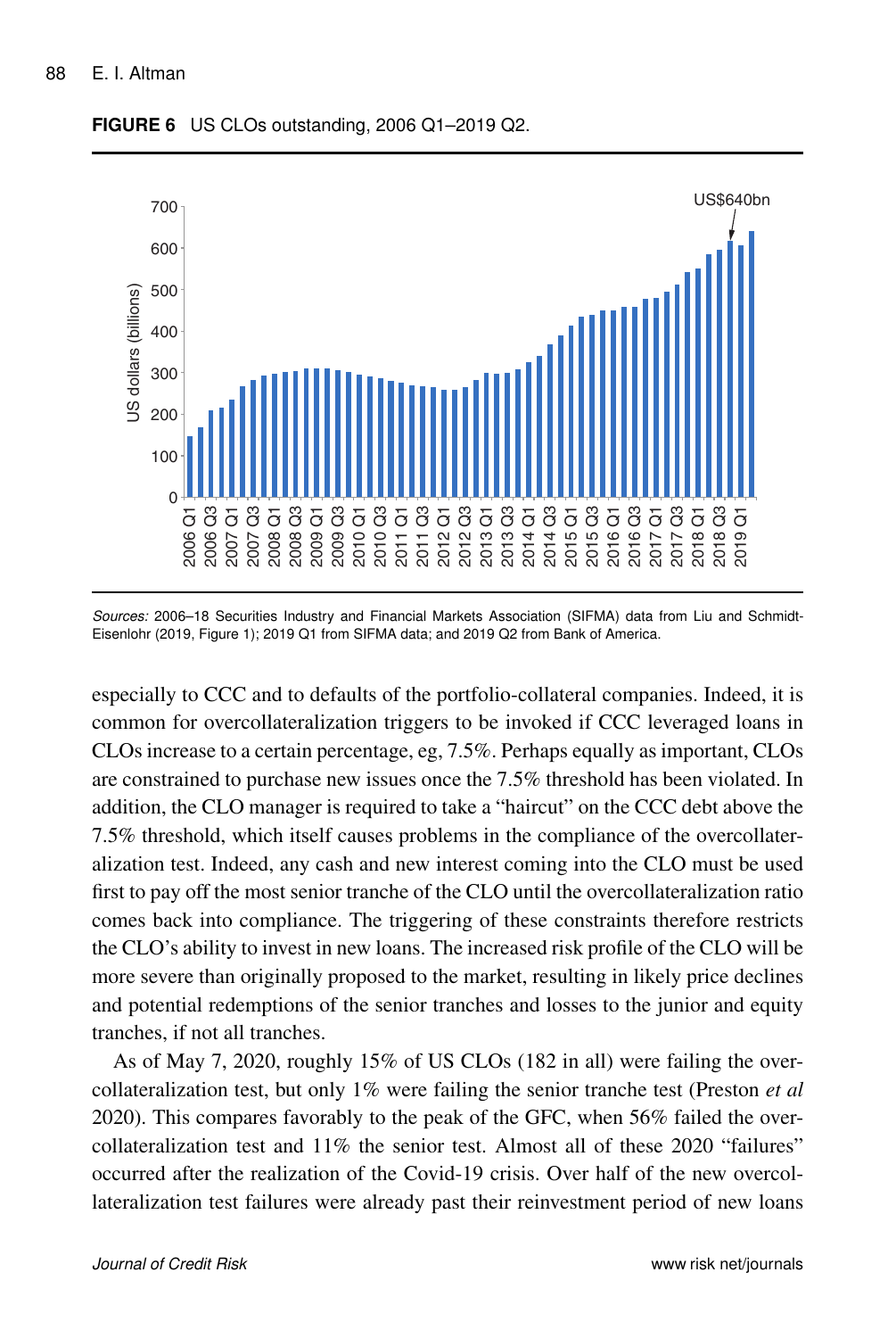in their pools and about 20% had reinvestment periods ending after 2022. The latter, therefore, are the most constrained, going forward.

### **4.3 "Zombie" firms**

The concept of "zombie" firms is well established (see Acharya *et al* 2019a,b; Cohen *et al* 2017; Banerjee and Hofmann 2018). Although the definition of these "walking dead" firms is itself a controversial issue, all attempts connote firms that are kept alive somewhat artificially or dependent on a specific credit environment. For example, firms may be granted loans by banks, which themselves may be having capital problems, for the sole purpose of not wanting to write off marginal customers. Or, firms who would have serious liquidity and interest rate constraints to raise capital in a normal credit environment may be able do so in a low interest rate, cov-lite, "risk-on" environment, such as we found ourselves in at year-end 2019.

The BIS studies by Cohen *et al* (2017) and Banerjee and Hofmann (2018) define "zombies" as firms whose interest coverage ratios are less than 1.0. To evaluate this definition, we may observe that the median CCC-rated firm in the United States and Europe has an interest coverage ratio less than  $1.0<sup>4</sup>$  As of 2020, this would include almost US\$100 billion of CCC bonds outstanding today and perhaps a similar amount of leveraged loan companies, especially since many CLO portfolio firms have been downgraded in the Covid-19 crisis environment. Banerjee and Hofmann (2018) estimated that as much as 16% of all US listed corporations had this financial profile in 2017 compared with only 2% in the 1990s. This percentage will certainly increase in 2020. Acharya *et al* (2019a) follow Caballero *et al* (2008) and Giannetti and Simonov (2013) in including firms receiving loans at below-market interest rates, ie, if the firm's interest rate expense is below that paid by the most creditworthy firms in the economy. Acharya *et al* (2019a,b) analyze zombie European firms in non-GIIPS countries.<sup>5</sup> Many of these companies had received loans from banks that had a stake in the company from prior loans. Acharya *et al* estimated that roughly 8% of loans in their sample were zombie loans.

We propose a different method for identifying zombies in the United States by selecting those firms with existing low credit ratings that we estimate have very high probabilities of default within two years. Starting out with a relatively large sample of firms whose senior unsecured bond rating from S&P Global was B or below at year-end 2019, we ran  $Z$ - and  $Z''$ -score tests to assess which had a BRE of  $D =$  default classification, ie, scores below zero (0.0).<sup>6</sup> We found data on ninety-nine firms rated  $B-$  or below as of year-end 2019 (sixty-seven were  $B-$  and

<sup>4</sup> See, for example, https://www.spglobal.com.

<sup>5</sup> GIIPS denotes Greece, Italy, Ireland, Portugal and Spain.

<sup>6</sup> See Altman *et al* (2019) for more details on the mapping of bond rating equivalents.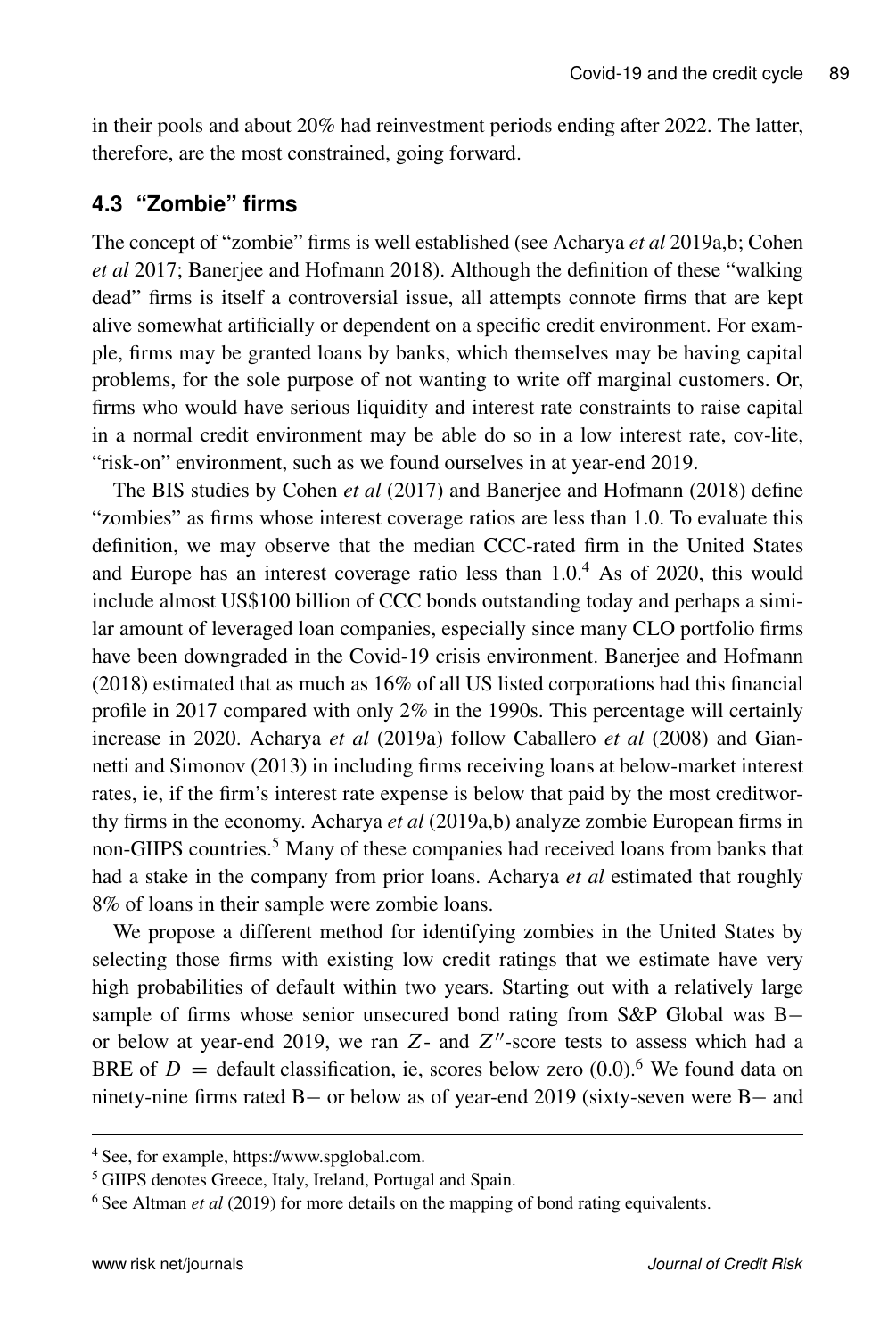|                                |                                                                   |                                      |               |                                                                                                                           |                      | (a) Z-score default prediction  |             |        |                      |                   |                          |                   |  |
|--------------------------------|-------------------------------------------------------------------|--------------------------------------|---------------|---------------------------------------------------------------------------------------------------------------------------|----------------------|---------------------------------|-------------|--------|----------------------|-------------------|--------------------------|-------------------|--|
|                                |                                                                   |                                      |               | Rating                                                                                                                    |                      | EBIT/Interest BRE of D          |             |        |                      |                   | EBITDA/Interest BRE of D |                   |  |
|                                | S&P<br>rating                                                     | mple<br><u>ize</u><br>Sār<br>.<br>ທີ | Z-score       | with BRE<br>of D (%)                                                                                                      | $\frac{0}{\sqrt{2}}$ | $1.0 - 1.5$                     | $1.5 - 2.0$ | > 2.0  | $\frac{0}{\sqrt{2}}$ | $1.0 - 1.5$       | $1.5 - 2.0$              | > 2.0             |  |
|                                | ക്                                                                | 59                                   | 으             | 20.3                                                                                                                      | ₽                    |                                 |             |        | 4                    | ิ                 |                          | ഥ                 |  |
|                                |                                                                   | 21                                   | L             | 33.3                                                                                                                      | ဖ                    |                                 |             |        | ო                    |                   |                          | $\mathbf{\Omega}$ |  |
|                                | $\begin{array}{c} 1 \\ 0 \\ 0 \\ 0 \\ 0 \\ 0 \\ 0 \\ \end{array}$ | თ                                    | ო             | 33.3                                                                                                                      | N                    |                                 |             |        | N                    |                   |                          |                   |  |
|                                |                                                                   | $^\infty$                            | 4             | 50.0                                                                                                                      | က                    |                                 |             |        | N                    |                   |                          |                   |  |
|                                | Total                                                             | 56                                   | 88            | 26.8                                                                                                                      | 21                   |                                 | ო           |        | $\overline{1}$       | ю                 | Ν                        | ∞                 |  |
|                                |                                                                   |                                      |               |                                                                                                                           |                      | (b) Z"-score default prediction |             |        |                      |                   |                          |                   |  |
|                                |                                                                   |                                      |               | with BRE<br><b>Rating</b>                                                                                                 |                      | EBIT/Interest BRE of D          |             |        |                      |                   | EBITDA/Interest BRE of D |                   |  |
|                                | S&P<br>rating                                                     | mple<br>ize<br>.<br>ທີ<br>Sār        | Z-score       | of D (%)                                                                                                                  | $\frac{0}{\sqrt{2}}$ | $1.0 - 1.5$                     | $1.5 - 2.0$ | >2.0   | $\frac{0}{\sqrt{2}}$ | $1.0 - 1.5$       | $1.5 - 2.0$              | >2.0              |  |
|                                | ക്                                                                | 67                                   | ∞             | 11.9                                                                                                                      | ဖ                    |                                 |             | Ν      | ო                    | Ν                 |                          | Ν                 |  |
|                                |                                                                   | 23                                   | ო             | 13.0                                                                                                                      | ო                    |                                 |             |        | N                    |                   |                          |                   |  |
|                                | $\begin{array}{c} 1 \\ 0 \\ 0 \\ 0 \\ 0 \\ 0 \\ 0 \\ \end{array}$ | თ                                    |               | $\frac{1}{11}$                                                                                                            |                      |                                 |             |        |                      |                   |                          |                   |  |
|                                |                                                                   | တ                                    | 4             | 44.4                                                                                                                      | ო                    | I                               |             | I      | ო                    |                   |                          |                   |  |
|                                | Total                                                             | $8^{\circ}$                          | $\frac{6}{1}$ | 14.8                                                                                                                      | ဗု                   |                                 |             | $\sim$ | တ                    | $\mathbf{\Omega}$ | $\sim$                   | ო                 |  |
| EBIT, earnings before interest |                                                                   |                                      |               | and taxes. EBITDA, earnings before interest, tax, depreciation and amortization. Sources: author data, NYU Salomon Center |                      |                                 |             |        |                      |                   |                          |                   |  |

Č ÷ ÷  $\overline{1}$ ہا<br>جا  $\frac{1}{2}$  $\triangleright$ .,  $\frac{4}{7}$  $\frac{1}{\sqrt{2}}$  $\frac{1}{7}$  $\frac{1}{2}$ ÷ ੇ Ĥ ÷ ü  $\frac{c}{L}$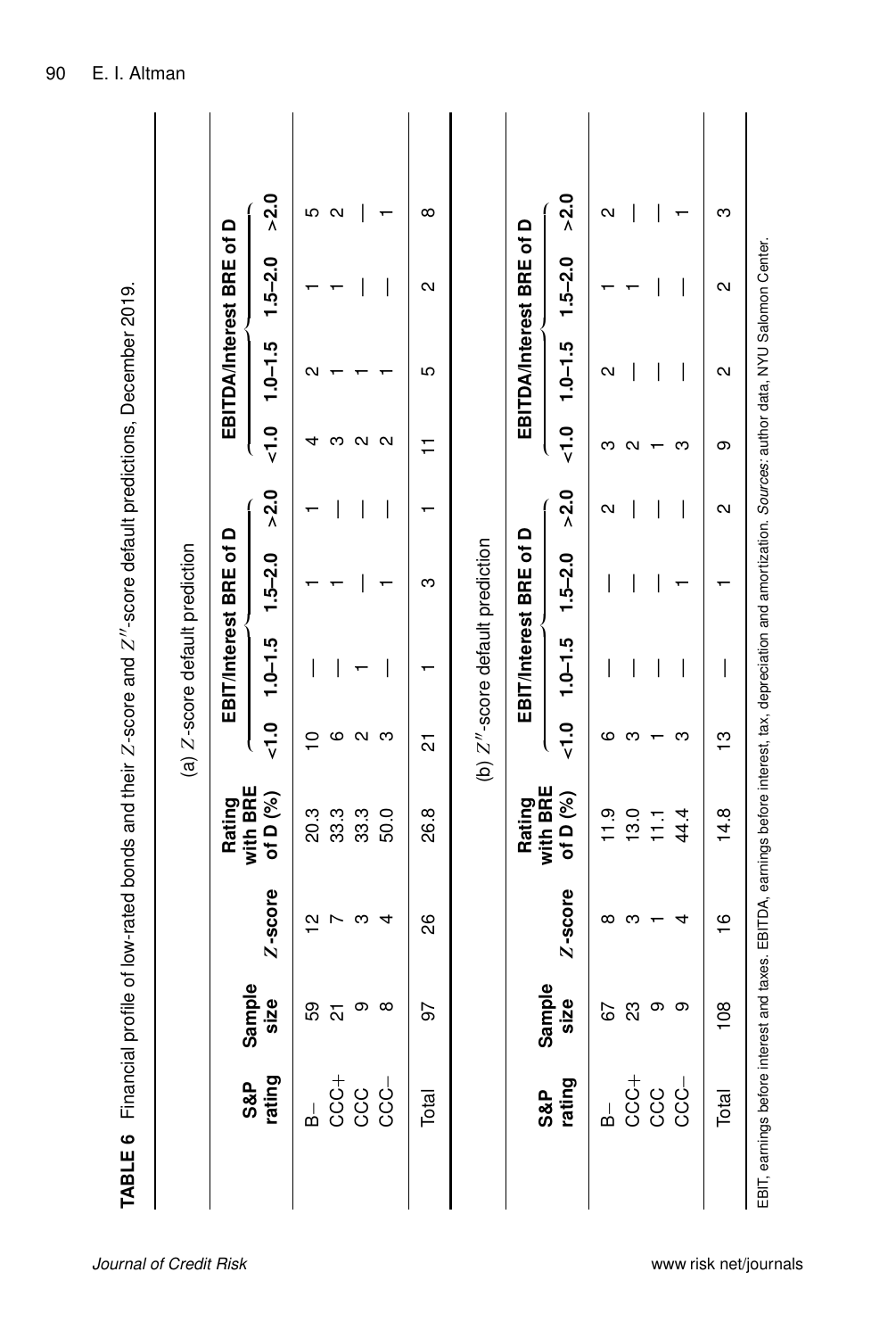forty-two CCCs) to which we could apply the Z-score model and 108 firms that had sufficient data to apply the  $Z''$ -score model. Of these, 26.8% had an implied BRE of D using the Z-score model and  $15.8\%$  had an implied BRE of D using the  $Z''$ score approach (see Table 6). All of the Z-score D firms also had D-scores with the  $Z''$  test. Incidentally, twenty-one of the twenty-six B-, CCC and CC firms that we predicted to default had interest coverage ratios below 1.0 (the BIS test) and eleven had earnings before interest, tax, depreciation and amortization (a cashflow proxy) coverage ratios below 1.0, a more stringent test. Our sample of about 100 firms is around 40% of the entire population of HY low-quality firms in the Bank of America ICE High Yield index, since many of the remaining firms are owned by private equity firms and do not provide financial data publicly.

Another interpretation of our tests is that we are measuring default risk, not necessarily zombie firms. Since the market was not expecting default in most of these companies, ie, their bond prices were not below seventy in December 2019, we feel it is legitimate to consider them as zombies. We posit that many of these firms, especially those who will not be able to meet their interest or maturity payments during the Covid-19 pandemic, will now default, due partially to the crowding-out effect from new-entry fallen angels, discussed above, as well as rising interest rates on new financing. Of course, the exact number of these firms is difficult to estimate with precision, but we feel it will be nontrivial. As estimated earlier, about US\$15 billion, or 1% of the HY bond market, and perhaps a similar amount of leveraged loans, will fall into this crowded-out default category.

# **5 CONCLUSION**

No doubt the situation we find ourselves in today is unprecedented in terms of the speed of recent asset price declines, subsequent rapid rebound after government credit and job market supports, and the expected impact and forecast of corporate defaults. These rapid fire dynamics make the future extremely difficult to predict. As such, we may not have reliable models to capture these dynamics based on historical, modern credit market experience. Despite these uncertainties, our best estimate at this point in time is a default rate on the HY bond and leveraged loan markets for the next twelve months of between 8.6% and 9.0%, or about US\$130–135 billion in each of these leveraged finance markets. With respect to Chapter 11 corporate bankruptcy reorganization filings, in 2020 we expect a record annual number of mega-bankruptcies over US\$1 billion in liabilities, which could, along with smaller firm filings, challenge the bankruptcy court system. Our forecast for filings with more than US\$100 million in liabilities is second only to 2009. These large bankruptcies do not capture the impact of Covid-19 on small and medium-sized enterprises, a topic which is beyond the scope of this paper.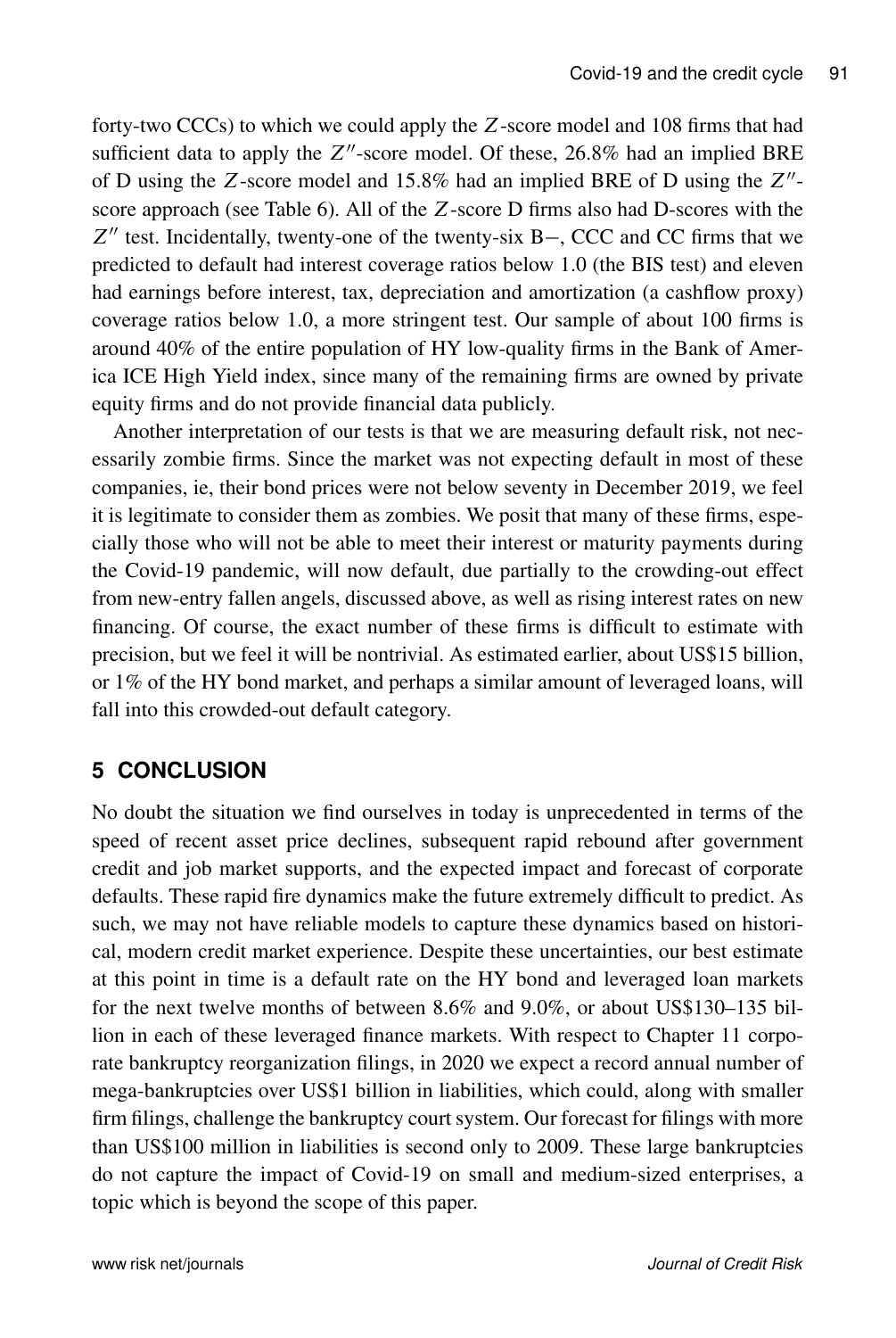A related issue is the enormous growth and downgrade potential of the BBB-rated investment-grade corporate bond category. This group could produce as much as US\$500–625 billion of new HY bonds, ie, "fallen angels," over the next two years. Thus, the likelihood that many of these low-quality credits will be able to fund themselves during the credit downturn is low, thereby increasing defaults. We call this the "crowding-out effect". Additional evidence is provided to assess the criticism that we are observing ratings inflation, especially in the massive BBB-rating sector. Our analysis suggests no evidence of ratings inflation, but we do find evidence of persistent rating overvaluation in the BBB-rating sector over the last dozen years. Finally, we present some evidence of the existence of "zombie companies," and we posit that many of these firms will be among those that will default during the Covid-19 crisis period. We hope that our analysis has provided some guidance on these important issues.

### **DECLARATION OF INTEREST**

The author reports no conflicts of interest. The author alone is responsible for the content and writing of the paper.

### **ACKNOWLEDGEMENTS**

The author thanks Ryan Fitzgerald and Siddhartha Kaparthy of the NYU Salomon Center for the data assistance; Viral Acharya, NYU Stern faculty, for his insightful comments; the HY research staff at Bank of America, especially Oleg Melentyev and Eric Yu, together with Eric Rosenthal (Fitch), Martin Fridson (Lehmann Livian Fridson Advisors LLC), Robert Benhenni (Classis Capital, SpA), Edith Hotchkiss (Boston College), David Smith (Virgina), Katherine Waldock (Georgetown), Wei Wang (Queens University) and Cristiano Zazzara (NYU Stern VRI), for their comments and data assistance; and Linda Allen and Michael Gordy, editors-in-chief of the *Journal of Credit Risk*, for their considerable thought-provoking and motivating comments.

# **REFERENCES**

- Acharya, V., Eisert, T., Eufinger, C., and Hirsch, C. (2019a). Whatever it takes: the real effects of unconventional monetary policy. *Review of Financial Studies* **32**(9), 3366– 3411 (https://doi.org/10.1093/rfs/hhz005).
- Acharya, V., Crosignani, M., Eisert, T., and Eufinger, C. (2019b). Zombie credit and (dis-) inflation: evidence from Europe. Working Paper, October NYU Stern Business School (https://doi.org/10.3386/w27158).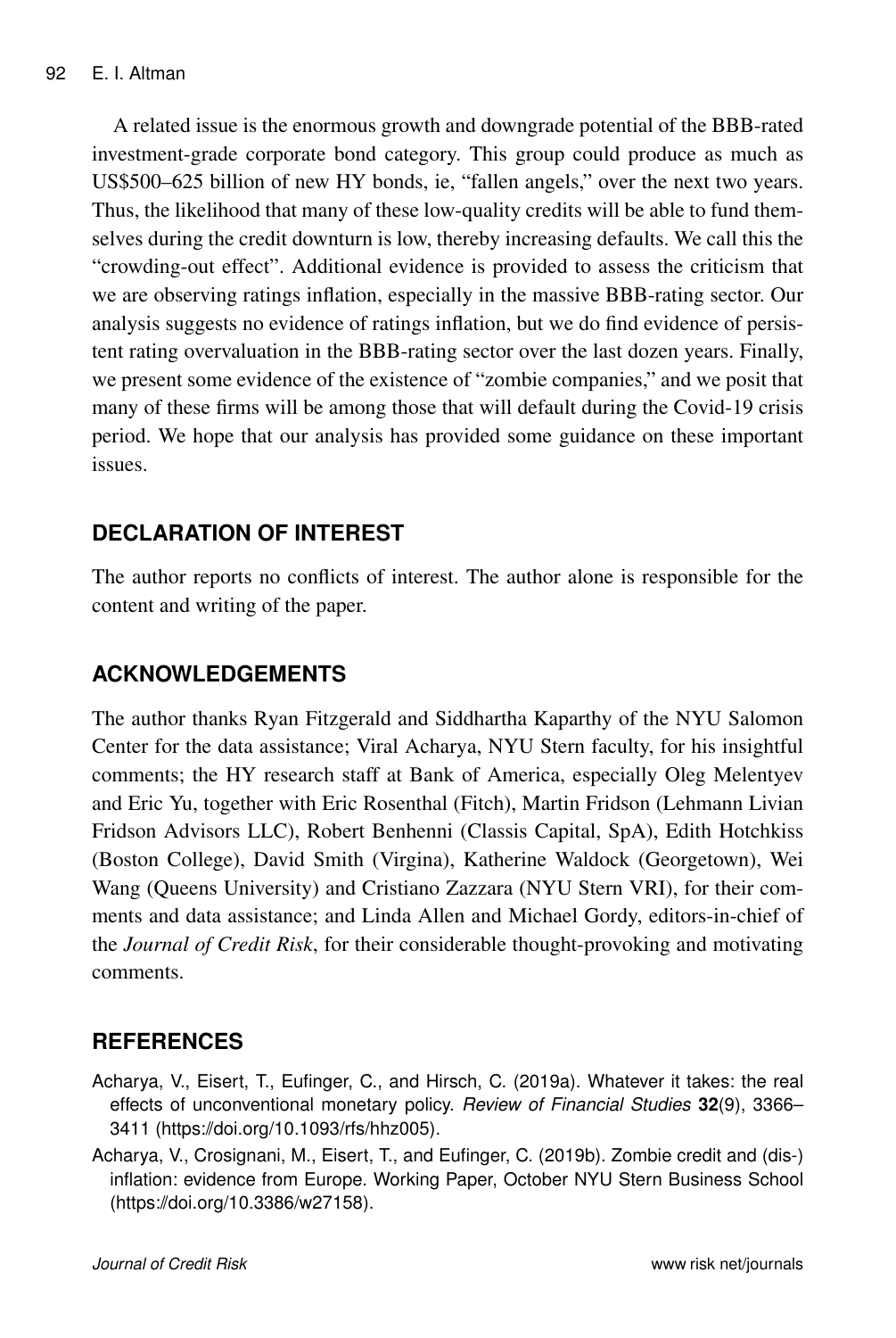- Altman, E. (1968). Financial ratios, discriminant analysis, and the prediction of corporate bankruptcy. *Journal of Finance* **23**(4), 589–609 (https://doi.org/10.1111/j.1540-6261 .1968.tb00843.x).
- Altman, E. (1989). Measuring corporate bond mortality and performance. *Journal of Finance* **39**(4), 909–922 (https://doi.org/10.1111/j.1540-6261.1989.tb02630.x).
- Altman, E. (1990). Investing in distress securities. Report, Foothill Group, Los Angeles, CA.
- Altman, E. (2018). A fifty-year retrospective on credit risk models, the Altman Z-score family of models and their applications in financial markets and managerial strategies. *Journal of Credit Risk* **14**(4), 1–34 (https://doi.org/10.21314/JCR.2018.243).
- Altman, E., and Kao, D. L. (1992). The implications of corporate bond rating drift. *Financial Analysts Journal* **48**(3), 64–75 (https://doi.org/10.2469/faj.v48.n3.64).
- Altman, E., and Kuehne, B. (2020). Defaults and returns in the high-yield bond and distress debt market. NYU Salomon Center Special Report, February 25, The Salomon Center.
- Altman, E., and Rijken, H. (2004). How rating agencies achieve rating stability. *Journal of Banking and Finance* **28**, 2679–2714 (https://doi.org/10.1016/j.jbankfin.2004.06.006).
- Altman, E., Resti, A., and Sironi, A. (2004). Default recovery rates in credit risk modeling: a review of the literature and recent evidence. *Economic Notes* **33**, 183–208 (https:// doi.org/10.1111/j.0391-5026.2004.00129.x).
- Altman, E., Brady, B., Resti, A., and Sironi, A. (2005). The link between default and recovery rates: theory, empirical results and implications. *Journal of Business* **78**(6), 2203–2228 (https://doi.org/10.1086/497044).
- Altman, E., Gande, A., and Saunders, A. (2010). Bank debt versus bond debt: evidence from secondary market prices. *Journal of Money, Credit and Banking* **42**(4), 755–767 (https://doi.org/10.1111/j.1538-4616.2010.00306.x).
- Altman, E., Hotchkiss, E., and Wang, W. (2019). *Corporate Financial Distress, Restructuring and Bankruptcy*, 4th edn. Wiley (https://doi.org/10.1002/9781119541929).
- Banerjee, R., and Hofmann, B. (2018). The rise of zombie firms: causes and consequences. *BIS Quarterly Review*, September, 67–78. URL: https://www.bis.org/publ/ qtrpdf/r qt1809g.pdf.
- Bank of America (2020). Do fallen angels make HY higher quality? *BofA Global Research*, May 8.
- Bank of America Merrill Lynch (2019). High yield strategy: where we are in this credit cycle. Report, September 13, Bank of America Merrill Lynch.
- BankruptcyData.com (2020). Business bankruptcy filings year-end report 2019. New Generation Research, Inc., Boston, MA.
- Berlin, M., Nini, G., and Yu, E. G. (2020). Concentration of control rights in leverage loan syndicates. *Journal of Financial Economics* **137**(1), 249–271 (https://doi.org/10.1016/ j.jfineco.2020.02.002).
- Board of Governors of the Federal Reserve System (2019). December 11, 2019: FOMC projections materials, accessible version. Report, December 11, Federal Open Market Committee. URL: https://bit.ly/3hhaE24.
- Bruno, V., Cornaggia, J., and Cornaggia, K. (2016). Does regulatory certification affect the information content of credit ratings? *Management Science* **62**(6), 1578–1597 (https:// doi.org/10.1287/mnsc.2015.2188).